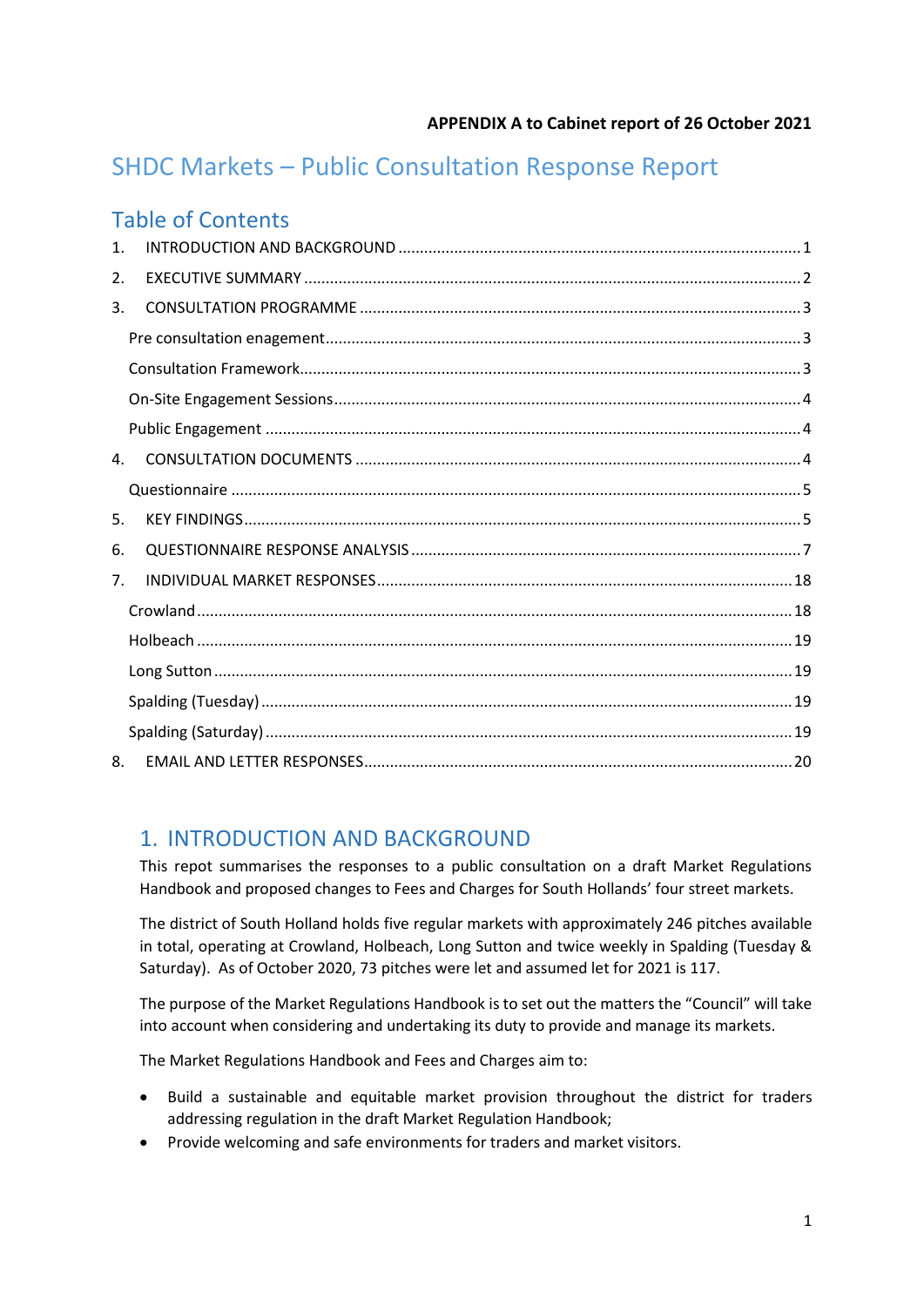- Provide an on-hand markets team to help with any queries or issues 7.30am 5pm Monday to Friday; an out of hours service at all other times.
- Support the growth of the district's markets
- Promote the markets via SHDC website and social media channels;
- Facilitate an online application process to support SHDC's digital transformation programme;
- Facilitate and run an on-line booking system to secure traders have a standing position on the market;
- Ensure the service fees and charges are "Hemming" compliant;
- Levying Fees and Charges that better reflect the cost to SHDC of providing the Markets operation;
- Provide for fairer and more consistent fees and charges across all individual markets;

The aims of the public consultation were to understand:

- What is important to customers from the opening hours, to items sold and the local environment;
- How residents use the markets;
- How SHDC can support more people to become traders;
- A response to the proposed fees and charges;
- Views across the district relating to: regulation and enforcement, marketing and promotion, food standards, stakeholder engagement by way of market representatives, sustainability.

The markets covered by the consultation were:

- o Crowland
- o Holbeach
- o Long Sutton
- o Spalding (Tuesday and Saturday)

### <span id="page-1-0"></span>2. EXECUTIVE SUMMARY

This reports seeks to implement a revised Market Regulations Handbook and a revised set of Fees and Charges relating to the five (5) street markets in four (4) towns in the South Holland District, following public consultation approved by The Portfolio Holder for Environmental Services on 3 June 2021.

The public consultation on the draft "Market Regulations Handbook" and the proposed "Fees and Charges" formally ran between 9.00am Friday 18 June 2021 and 5.00pm Friday 30 July 2021. The Council adopted a six (6) week consultation period and engaged with a broad range of consultees.

To encourage open and maximum possible contribution a programme of consultation consisted of print, online and face to face communication. Prior to the launch of the official consultation a period of pre-engagement took place between members of the markets team and Traders. Traders were engaged before the formal consultation period to ensure they were aware of the impending consultation and how they would be able to give their feedback and opinion.

The proposals also included concessions for charitable stalls, one allocated "Charity Pitch" will be available to registered charities, free of charge per market. Each registered charity will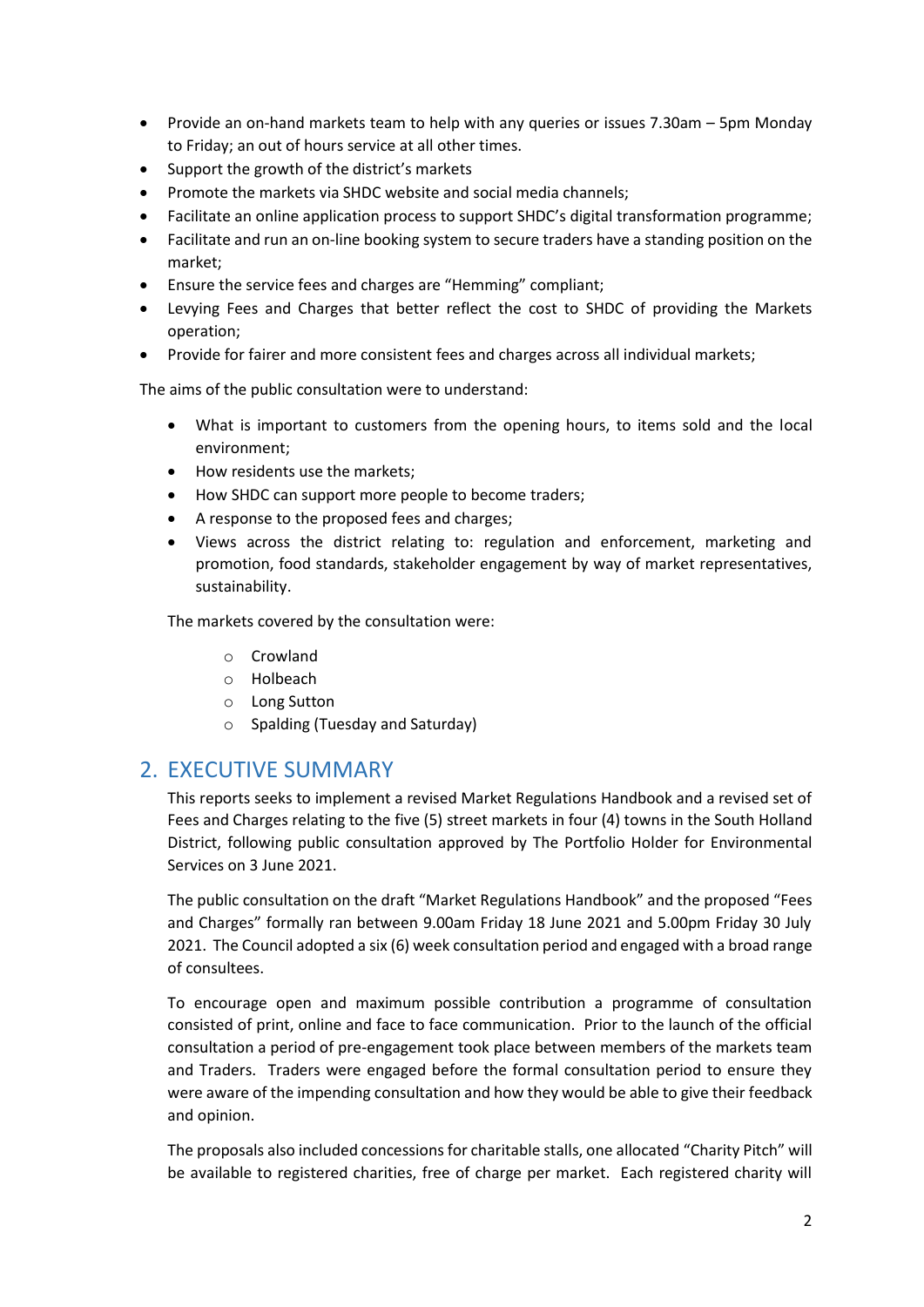have the opportunity to book a pitch, once per calendar month. Any additional bookings within a calendar month will be considered as a causal trader and the regulations of the handbook apply. Market regulations Handbook p 6.

A new initiative for consideration of introduction is for first time stallholders to be able to hire "Pop Up Stalls". The Council has purchased two 3m x 3m gazebos and these will be made available to rent, at an additional cost to the rentee and subject to contract agreements such as a refundable deposit, return in good order and condition clause, for a maximum rental period of six (6) weeks.

## <span id="page-2-0"></span>3. CONSULTATION PROGRAMME

The public consultation sought to encourage a broad a range of response as possible, from traders, residents, workers, business owners and visitors to the district. The programme of engagement took place, in person, online and via a communications programme.

Both on line and print / off line communication channels were adopted to ensure a wide a consultation as possible. All information about the consultation was posted on the South Holland District Council website, this website is host to all of SHDC's public consultations.

Consultation documentation included: Draft Market Regulations Handbook and proposed Fees and Charges document, questionnaire and a regularly updated Frequently Asked Questions document.

#### <span id="page-2-1"></span>Pre consultation engagement

After the decision to approve the consultation was given and prior to the formal launch of the public consultation the markets team undertook a series of pre-engagement opportunities to inform traders at each market of the up-coming consultation, to enable questions to be raised before the formal consultation launch date.

#### <span id="page-2-2"></span>Consultation Framework

18 June 2021 – Email sent to all known SHDC market traders, providing the consultation pack, setting out the aim of the consultation and informing traders how they could participate and signposting to the SHDC website;

18 June 2021 – Email sent to statutory undertakers, providing the consultation pack, setting out the aim of the consultation and informing traders how they could participate and signposting to the SHDC website;

18 June 2021 – Email sent to all known service providers and service users, providing the consultation pack, setting out the aim of the consultation and informing interested parties how they could participate and signposting to the SHDC website;

18 June 2021 – 30.07.2021 - Draft Market Regulations Handbook and questionnaire available in hard copy at Council Offices, Priory Road, Spalding;

21 July 2021 - Following the removal on 19 July 2021 of national restrictions relating to the Coronavirus pandemic, allowing for the free movement of people, consultation packs were distributed to 13 community centres across the district on 21 July 2021;

19 June 2021 – 30 July 2021 - On-going local press media and a social media programme (Facebook / LinkedIn / Twitter) with signposting, dates and times of drop in sessions;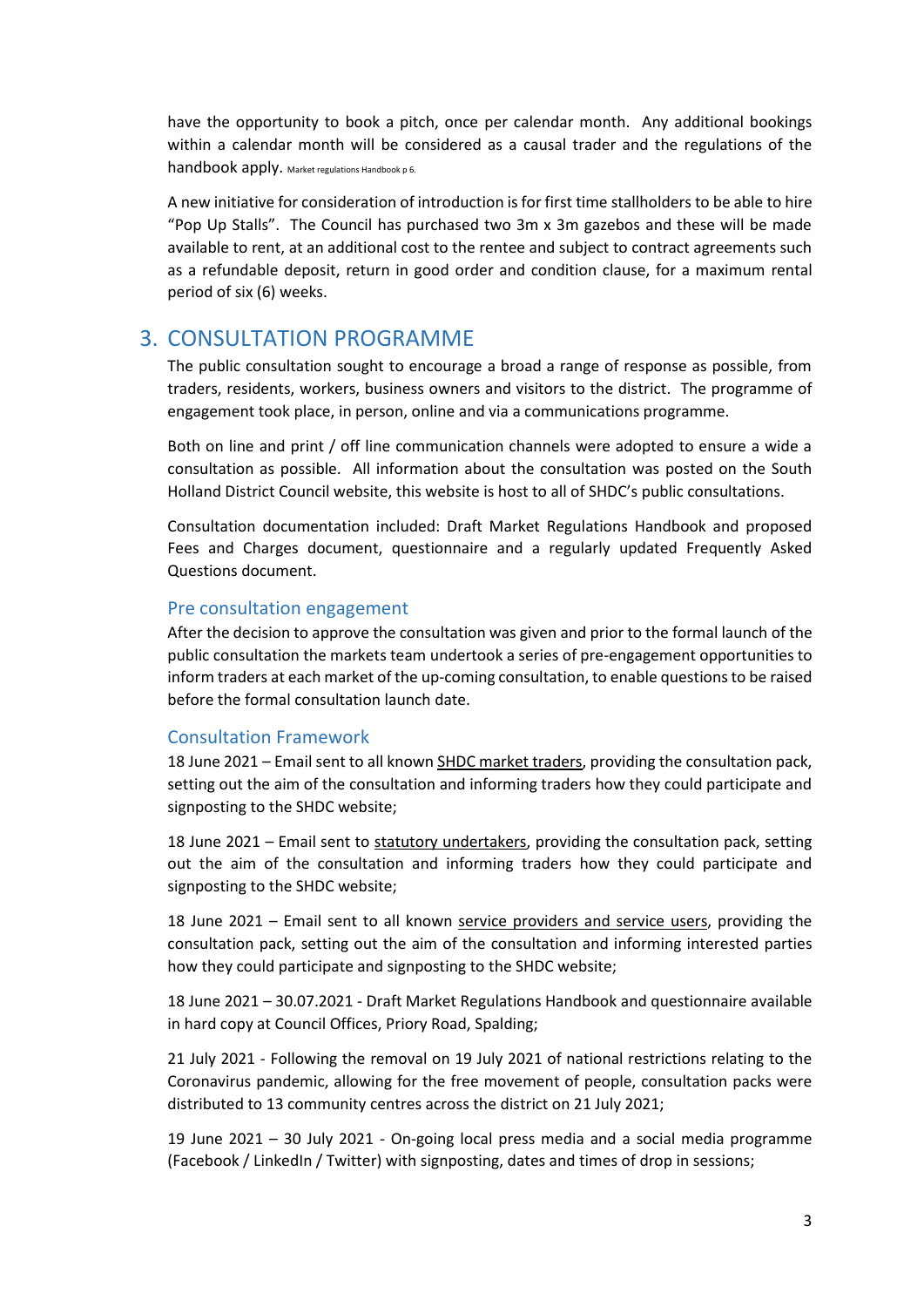19 June 2021 – 30 July 2021 - On-going - SHDC Member engagement;

On-going - Market on-site engagement sessions held at each market (see below);

19 June 2021 – 30 July 2021 – The SHDC website was updated with all the relevant information on the draft handbook, proposed fees and charges and regularly updated FAQ's; giving consultees clear information on how to engage and participate with the consultation.

23 July 2021 – reminder email sent to all known consultees – encouraging a final opportunity for participation.

#### <span id="page-3-0"></span>On-Site Engagement Sessions

Five on-site engagement sessions were held across the district attended by Officers of Environmental Services and SHDC Elected Members. The sessions offered the opportunity for anyone who wished so to do to discuss the consultation and complete a questionnaire. Officers completed the questionnaire for those people who wished to participate but did not have the means to complete the questionnaire themselves. Officers and Councillors were available between 9.00am and 2.00pm on the dates shown below. These times coincided with the normal market operating hours.

#### <span id="page-3-1"></span>Public Engagement

| Crowland              | Holbeach              | <b>Long Sutton</b>    | <b>Spalding</b>                              |
|-----------------------|-----------------------|-----------------------|----------------------------------------------|
| Friday 9 July 2021    | Thursday 8 July 2021  | Friday 16 July 2021   | Tuesday 6 July 2021<br>Saturday 17 July 2021 |
| $8.30$ am $- 2.00$ pm | $8.30$ am $- 2.00$ pm | $8.30$ am $- 2.00$ pm | $8.30$ am $- 2.00$ pm                        |

## <span id="page-3-2"></span>4. CONSULTATION DOCUMENTS

The consultation documents included the draft Market Regulations Handbook, proposed Fees and Charges document and a questionnaire, these were distributed widely by email, on request, at Council Offices Priory Road, Spalding, at drop-in sessions at markets and at community centres. Alternative formats were available on request.

Online distribution was shared via local press: Spalding Voice and Spalding Today and social media: SHDC Facebook page, LinkedIn and Twitter.

A FAQ document was developed, reviewed and periodically updated in response to question(s) raised by consultees during the course of the public consultation.

The themes of the questionnaire included, how customers use each of the markets; operational and regulatory issues (open to customers and traders); goods for sale and the environment.

Due to the Covid  $-19$  national restrictions in place at the launch of the consultation the consultation pack was not made not available to view at public libraries however, a hard copy was available for inspection at the council office, Priory Road, Spalding and on the SHDC website.

When national restrictions were relaxed on 19 July 2021 a hard copy of the consultation pack was provided to thirteen (13) community centres across the district namely: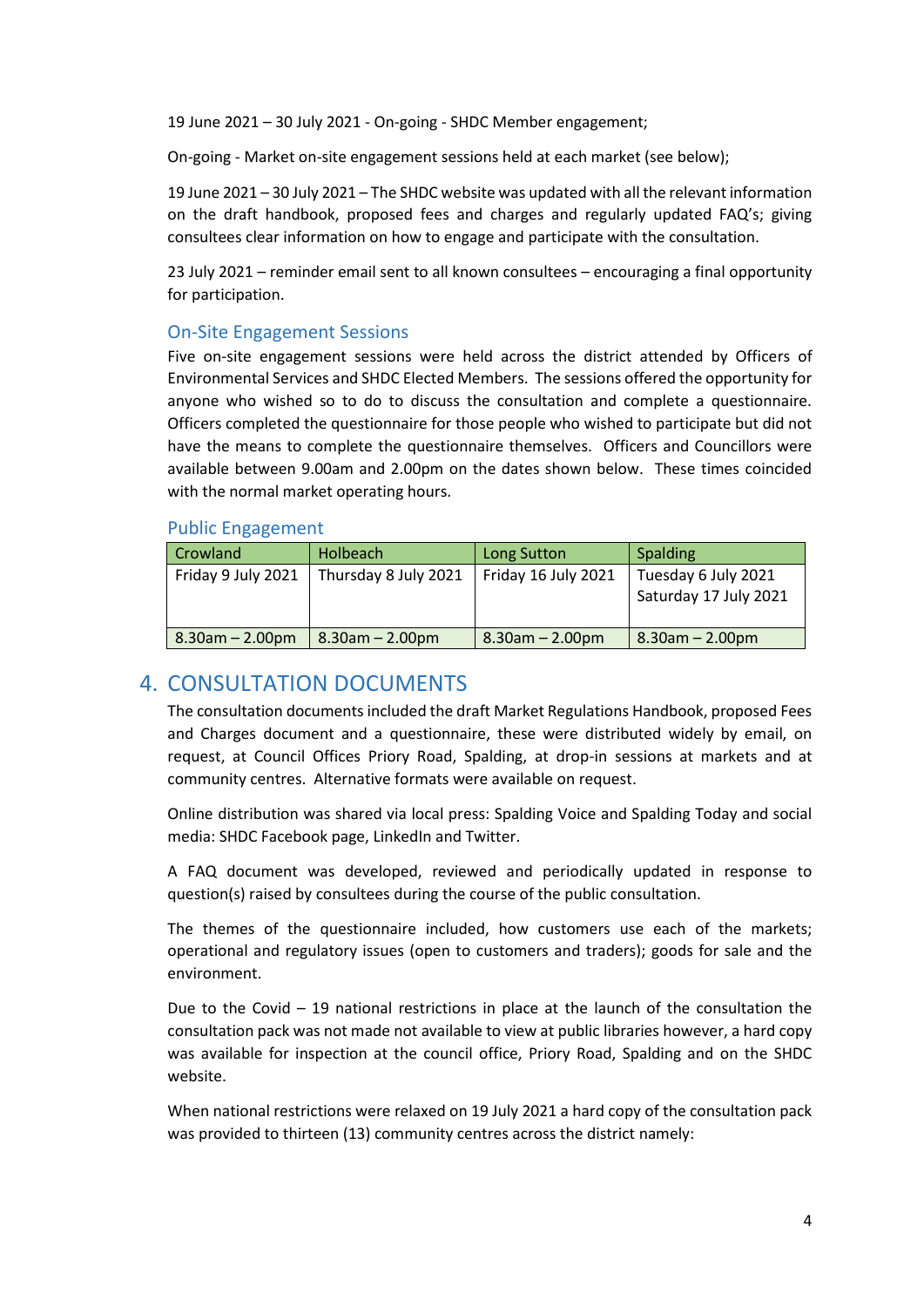- 
- Sezanne Walk Spalding entitled a second value of the Sezanne Walk Spalding
- 
- Line Court, Spalding  **Park Court Weston**
- 
- 
- St Matthews Drive Sutton Bridge
- Nene Court Spalding entitled a court of the Cecil Pywell Avenue, Holbeach
	-
- Linden Court, Spalding  **Hargate Close Fleet Hargate** 
	-
- Glen Haven, Pinchbeck Spring Gardens Long Sutton
- Arthurs Avenue, Holbeach St Marys Gardens Long Sutton

#### <span id="page-4-0"></span>**Ouestionnaire**

To encourage feedback a consultation questionnaire was developed and made available in hard copy, via email or via the SHDC website and via Survey Monkey. It was available to any individual or organisation who wished to participate in the consultation. The questionnaire was available, on request in alternative format and large print.

The questionnaire sought to garner views from markets traders, users and visitors to the market(s). It encouraged responses via closed questions relating to strongly agree to strongly disagree and open questions were also asked. Comment boxes were available to allow respondents to offer open comments about the market(s).

All open ended questions in the consultation questionnaire were coded into themes to allow responses to be quantified. This involved reading every response to these questions and creation of a code framework.

Completed hard copies were returned to the council offices at Priory Road, Spalding and to West Marsh Road, Spalding and also received at public engagement sessions.

## <span id="page-4-1"></span>5. KEY FINDINGS

A broad range of responses were received from the target audiences and mainly via the consultation questionnaire, which was hosted on line and as well as taking place at public engagement events. Paper copies were available on request and via the SHDC website.

**N.B** Some of the questions in the questionnaire allowed respondents to tick multiple categories as a "select all that apply" option. Therefore in some analysis the sum of the response to the question may be higher than the total.

- There were a total of 207 responses to the consultation
- 192 questionnaire responses received via online and hard copy.
	- o 81 were received at the public engagement events
		- 11 Crowland
		- $\blacksquare$  15 Holbeach
		- 10 Long Sutton
		- 15 Spalding Saturday
		- 30 Spalding Tuesday
- 15 Written responses
- 67 responses were anonymous
- The largest proportion of questionnaire responses came from South Holland Resident 166 (86%), followed by Other (19), Market Traders (12), Business Owner (6), Visitor to the District (2).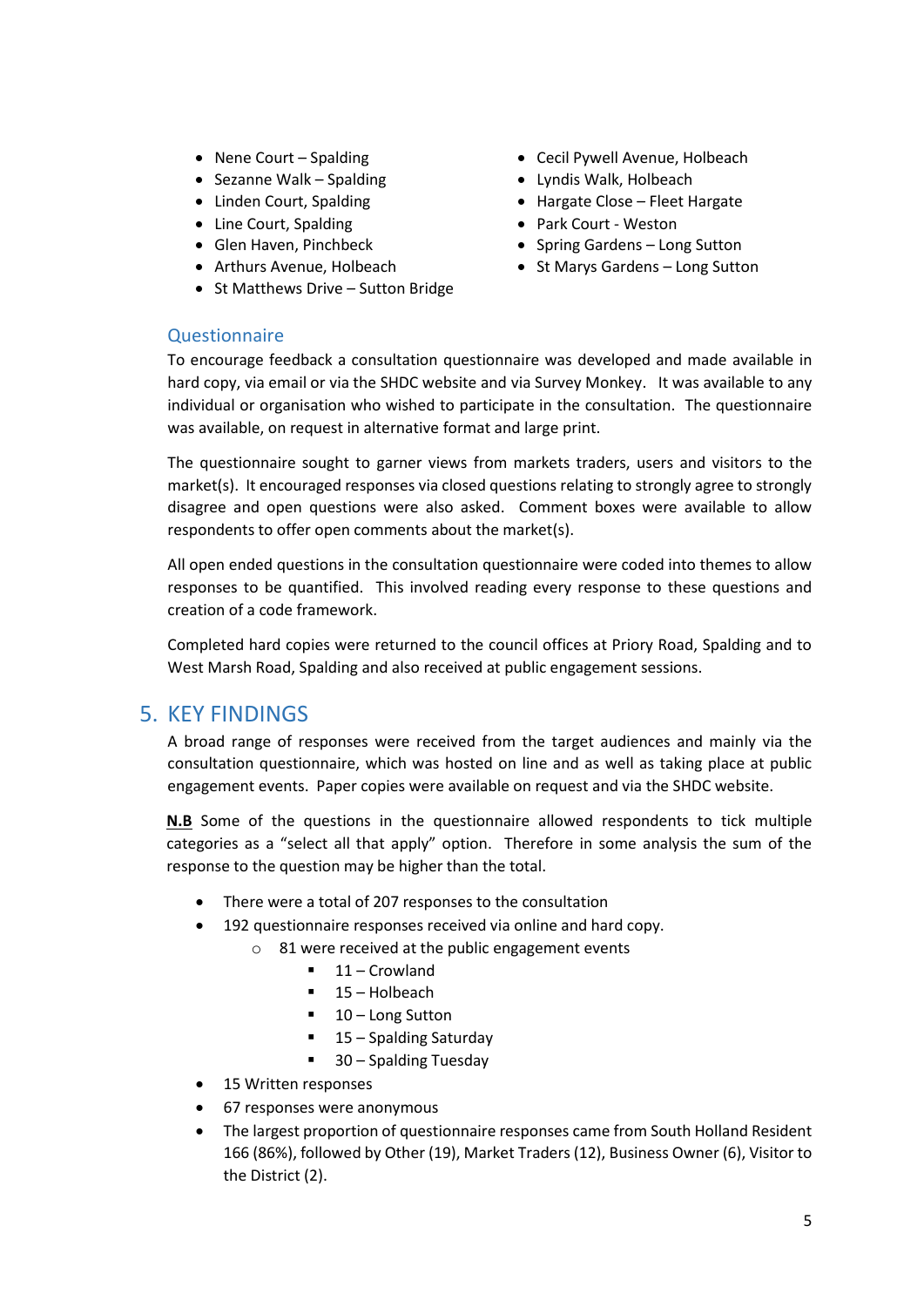• No petitions were received

There is strong support for:

- Supporting local traders 76.56% of respondents liked this most about visiting the markets.
- Food Standards 72.92% of respondents think it is important those stall holders trading with food should sign up and display food standards ratings.
- Pop-Up stalls 88.02% of respondents would like to see Pop-Up stalls introduced.

There is also support for:

- More seating areas 58.33% of respondents would like to see more / improved seating areas
- Contactless card payments 45.31% of respondents would like to see traders offer contactless card payment facilities.

Common Themes from respondents:

- Demand for variety 38.54% of respondents cited lack of variety as a reason for disliking the markets.
- Keep the markets affordable for traders.
- Lack of seating 20.83% of respondents gave opinion to make the markets of South Holland district more attractive to spend time at.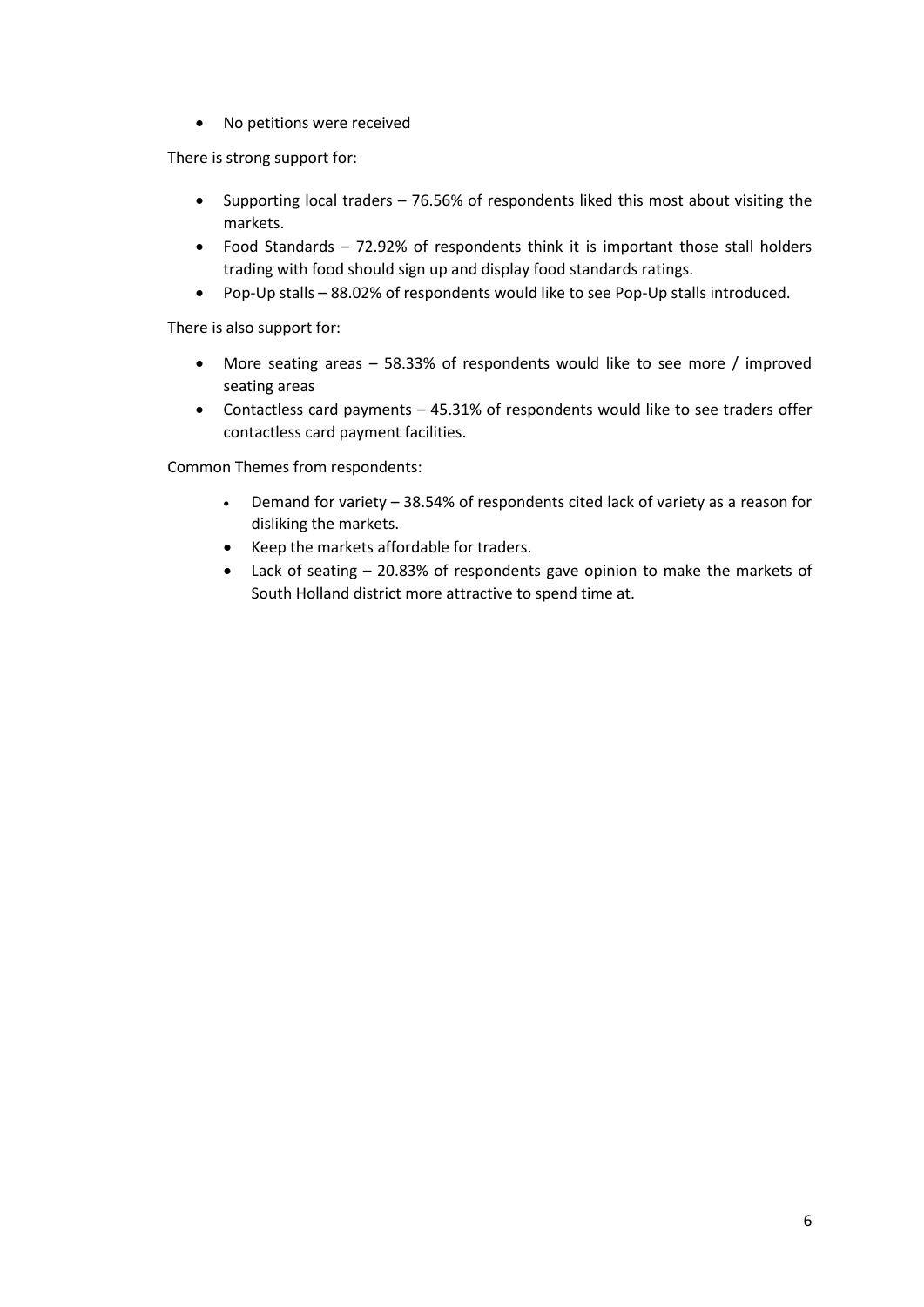## <span id="page-6-0"></span>6. QUESTIONNAIRE RESPONSE ANALYSIS

The analysis is reported in the order of the questionnaire. The questionnaire received 192 responses.

#### *Q. I wish to respond and I am (select all that apply)*

Overall the vast majority of respondents 166 (86.46%) were South Holland residents

The "other" category includes Parish Councils, Members of South Holland District Council, charitable organisations and where no answer was supplied.



#### *Q. How often do you visit the markets in South Holland?*

The vast majority of respondents 142 (66.67%) visit the market(s) at least once a week.

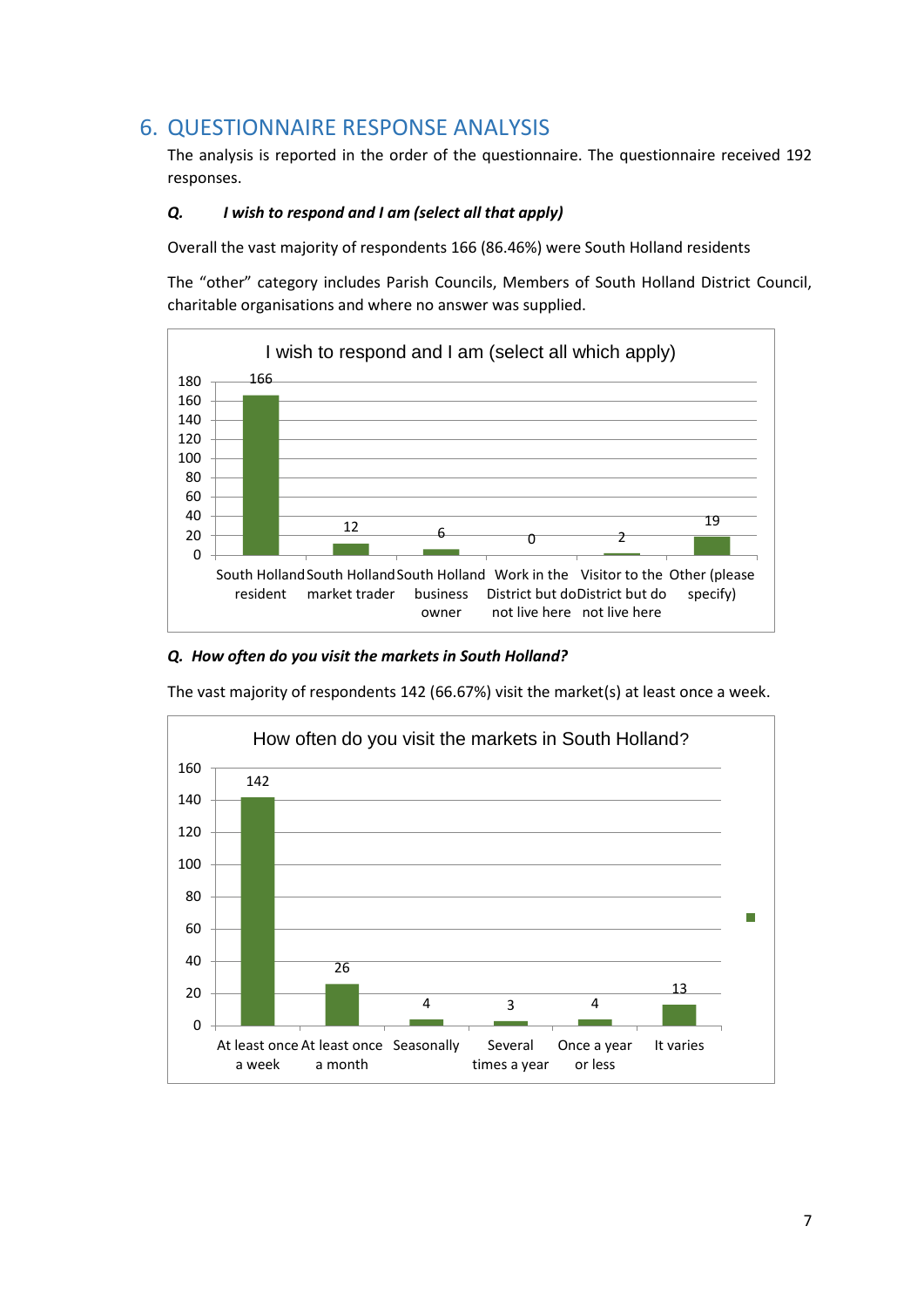#### *Q. What time of day do you visit the markets in South Holland?*



The vast majority of respondents 128 (67%) visit the markets in the mornings.

#### *Q. Why do you visit the market?*

Respondents were asked for the views on why they come to the market place. The overview of all 5 markets in the district demonstrates shopping in an outdoor market is the main attraction.

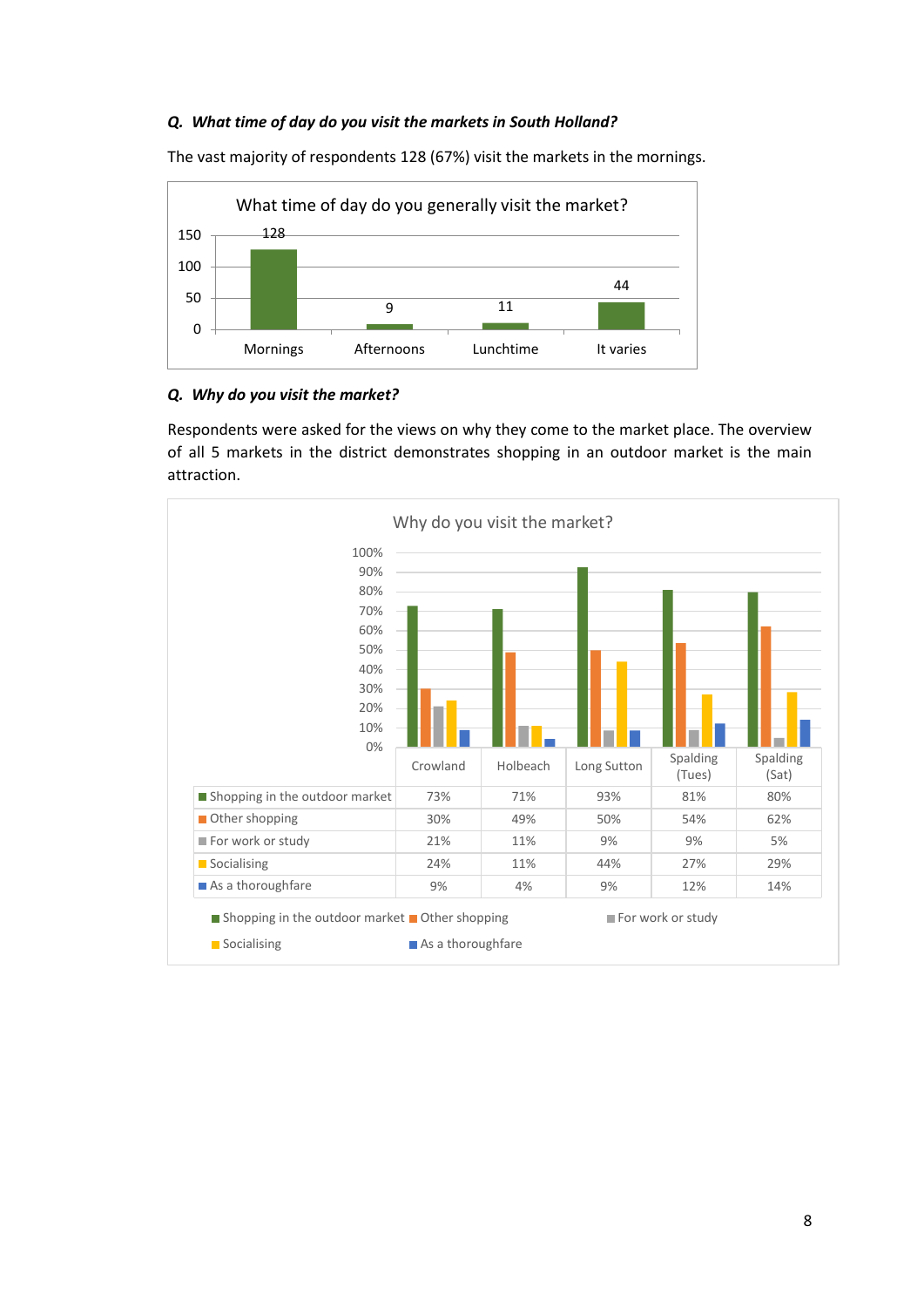#### *Q. What do you like about the market? (select all that apply)*

192 people responded. 147 (76.56%) the majority of respondents like supporting local traders the most. 109 (57%) feel the market offers good quality. Nearly half 93 (48.44%) like that it increases footfall to the wider town or high street and 80 (42%) like the market as a place to socialise. 54 (28.13%) respondents made "other" their choice and reasons include a most a repeat of the above including it adds vitality to the whole town centre.



#### *Q. What do you dislike about the market (select all that apply)*

192 respondents. 74 (38.54%) respondents dislike the lack of variety on the market.

67 (34.90%) dislike nothing about the market. 20% feel there is not enough seating.

59 (30.73%) respondents made "other" their choice and reiterated a dislike for the decreasing number of stalls, incidents of anti-social behaviour and pigeons.

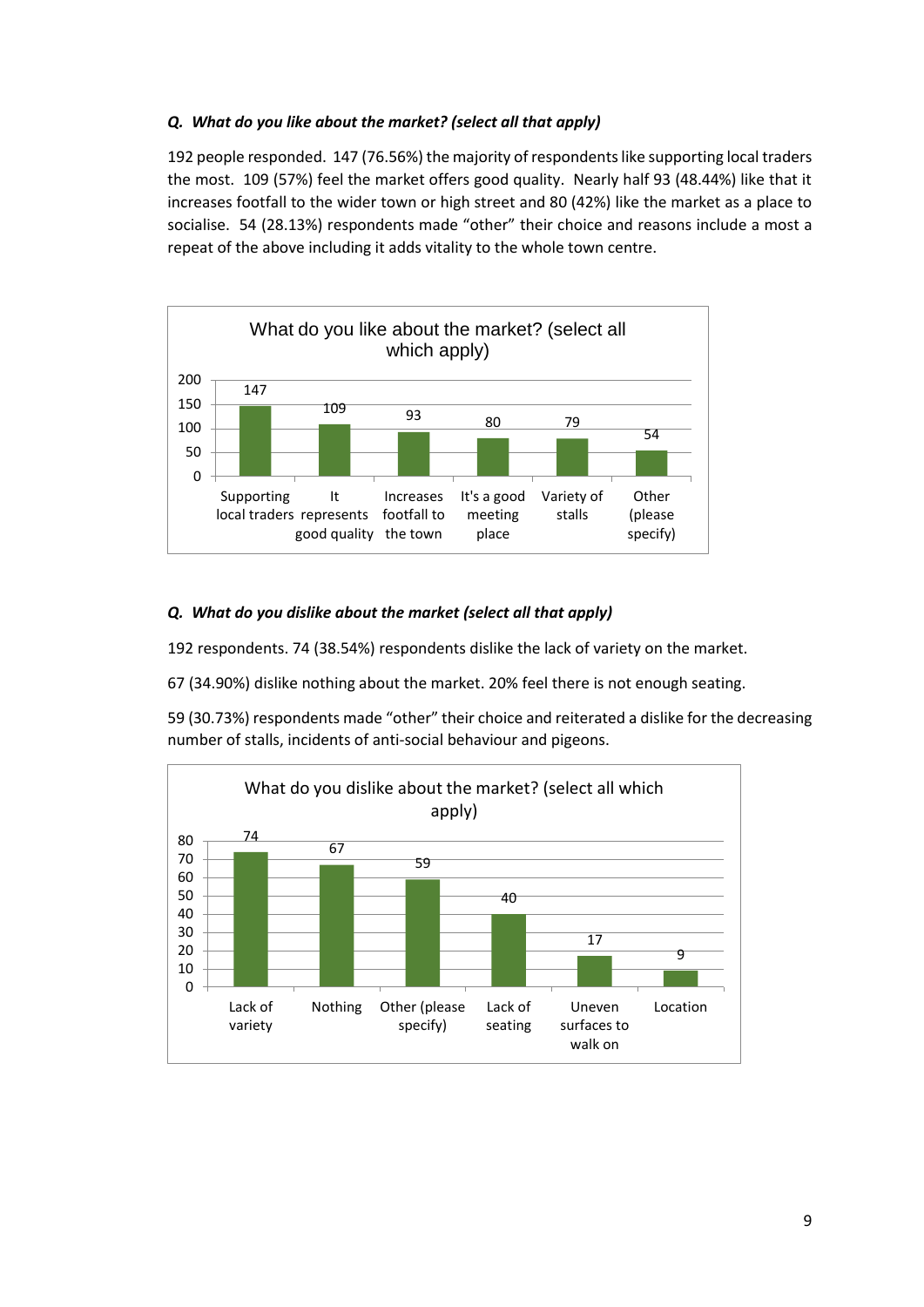#### *Q. If you could change one single thing to improve our markets what would it be?*

Respondents were asked an open question and offered the opportunity to comment.

168 responses. Overall the most popular response from respondents is for more stalls / traders and an increase in variety – 81 respondents (46%).



*Q. To what extent do you agree or disagree with the following statement: the Council should engage regularly with traders through their appointed market representatives.*

Respondents were asked to decide on a strongly agree to strongly disagree scale.

82 respondents replied. Average of responses = AGREE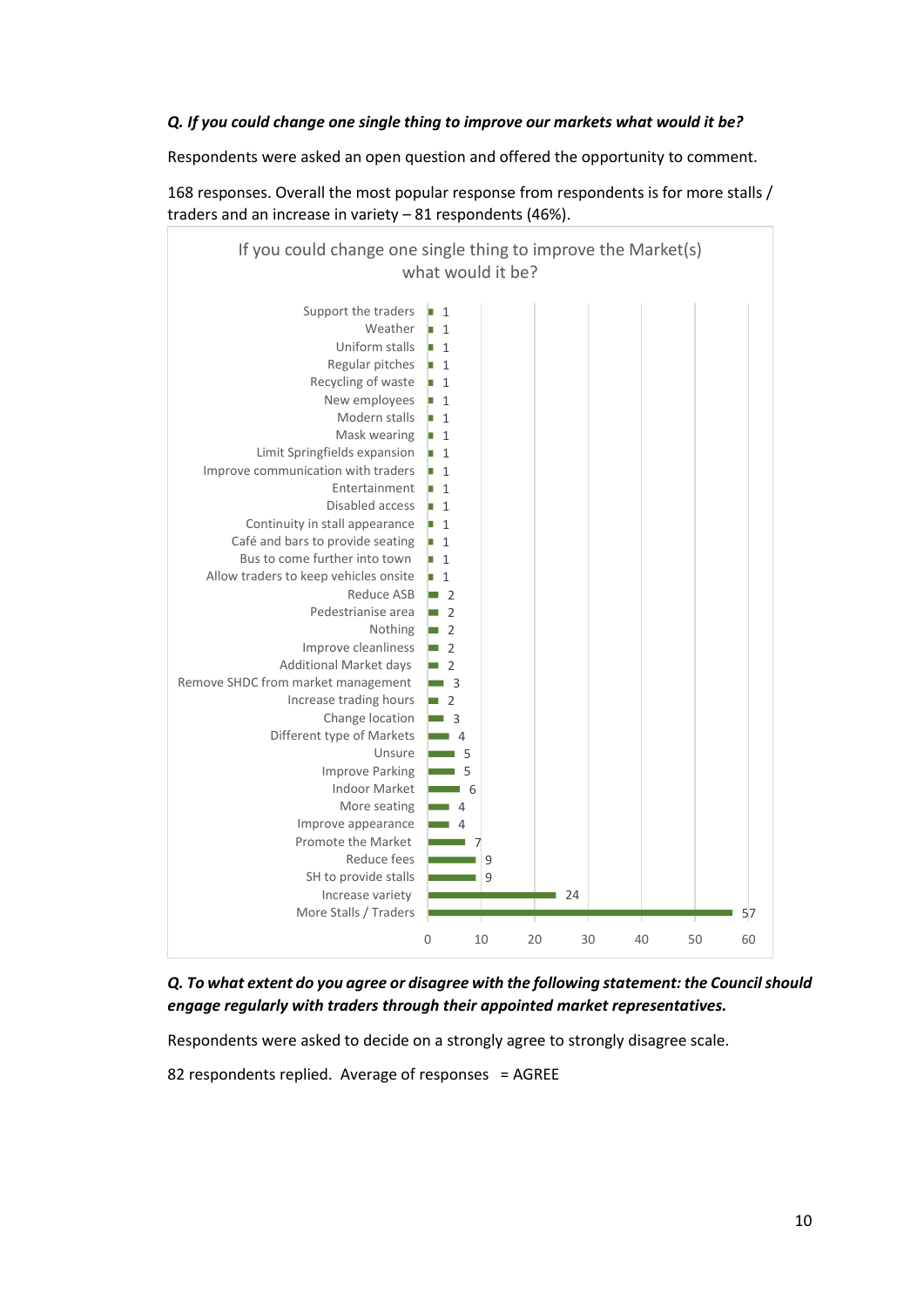This question also offered respondents the opportunity to submit additional supporting comments. 51 Respondents submitted additional comments. Overall 36 (70.58%) of respondents reiterated their support (26 (32%) agreed; 10 (12%) strongly agreed). Additional comments also included suggestions for improved communication.



The next set of questions were grouped together as a block question on the questionnaire. Respondents were asked to decide on a strongly agree to strongly disagree scale.

97 respondents. 51 respondents offered further opinion. 46 respondents offered further comment. Support was for promotion of the market 10% and a lack of appetite to introduce Key Performance Indicators' -10%.

#### *Q. Do you see the benefits of being involved in workshops and focus groups?*

Average of responses = NEITHER AGREE / NOR DISAGREE – see chart below

#### *Q. The Council should develop key performance targets for the markets to be reported against annually.*

Average of responses = NEITHER AGREE / NOR DISAGREE – see chart below

#### *Q. The Council should introduce online services for market traders?*

Average of responses = NEITHER AGREE / NOR DISAGREE – see chart below

#### *Q. The Council should promote the markets and their traders*

Average of responses =  $AGREE - see$  chart below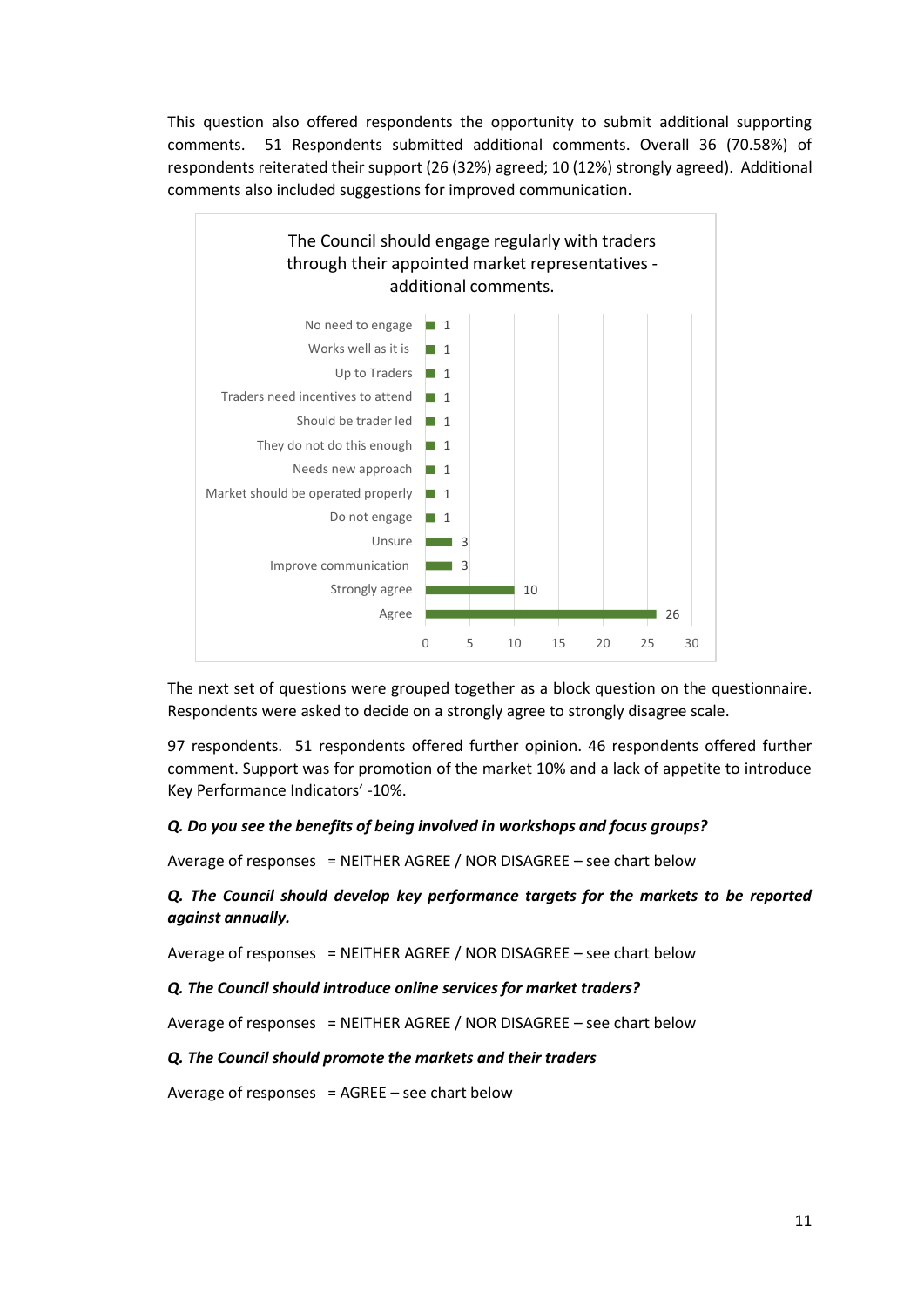

*Q. What facilities would you like to see introduced to the markets, subject to funding? (select all which apply)*

The questionnaire asked respondents to comment on new initiatives proposed in the questionnaire.

An overall proportion of respondents 169 (88.02%) would like to see pop-up stalls introduced and 112 (58%) would like to see more market seating areas. 87 (45.31%)would like to see traders offer contactless card payments; 3% wish the markets to be cash only.

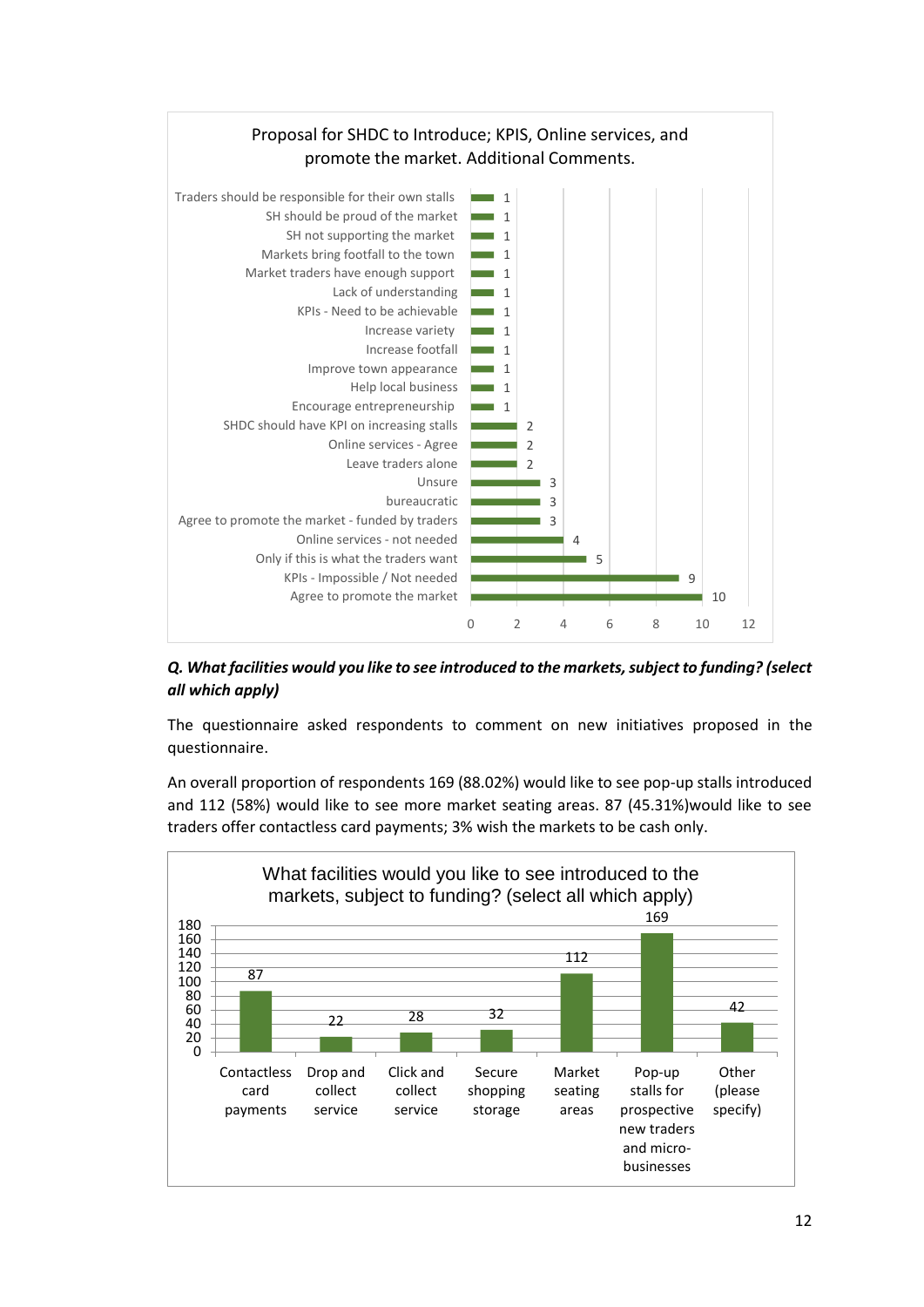Respondents were given the opportunity to expand further with an open question for further comments about the options available, subject to sufficient funding. 51 people responded the majority of responses calling for more support for the markets from the "Council" (SHDC) and for more stalls and also an increase in variety.



*Q. Do you think it is important market traders sign up to and display quality rating such as Food Standards Hygiene ratings?*

192 Respondents. The majority of respondents 140 (72.92%) agree it is important to them that market traders sign up to, receive and display a Food Standards Hygiene Certificate.

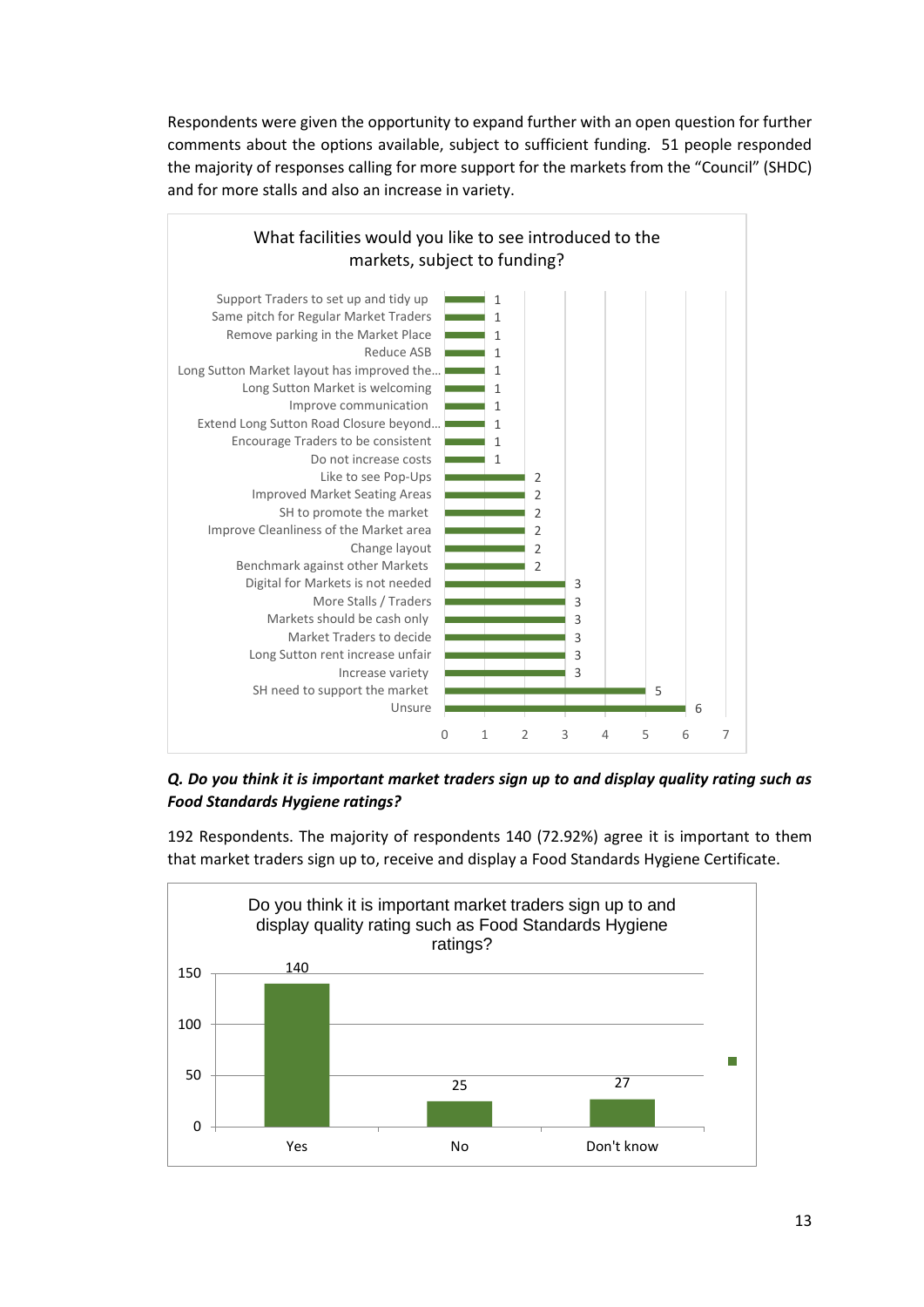#### *Q. We would welcome any feedback regarding customer care, please provide your views*

Respondents were asked an open questions and given the opportunity to provide their views on any aspect of customer care. 91 Responses; 46 respondents offered "no opinion". 45 respondents provided feedback. Overall respondents found traders to be helpful and friendly.



The following questions were open questions and relate specifically to proposals in the draft Market Regulations Handbook.

#### *Proposal: The draft handbook proposes, where appropriate, market traders achieve a minimum of 3 star rating Food Standards Hygiene rating and display such rating. Reference: Page 9. Reason: To help consumers choose where to eat out or shop for food giving clear information about the businesses hygiene standards.*

This question was asked in addition to the question above and relates directly to the inclusion of the food rating requirement into the Market Regulations Handbook.

192 responses. Overall the vast majority of respondents 93 (48%) agree a food standard rating of at least 3 stars would help to inform customers when purchasing prepared food for sale. 62 (32%) had no opinion and 11 (6%) disagree.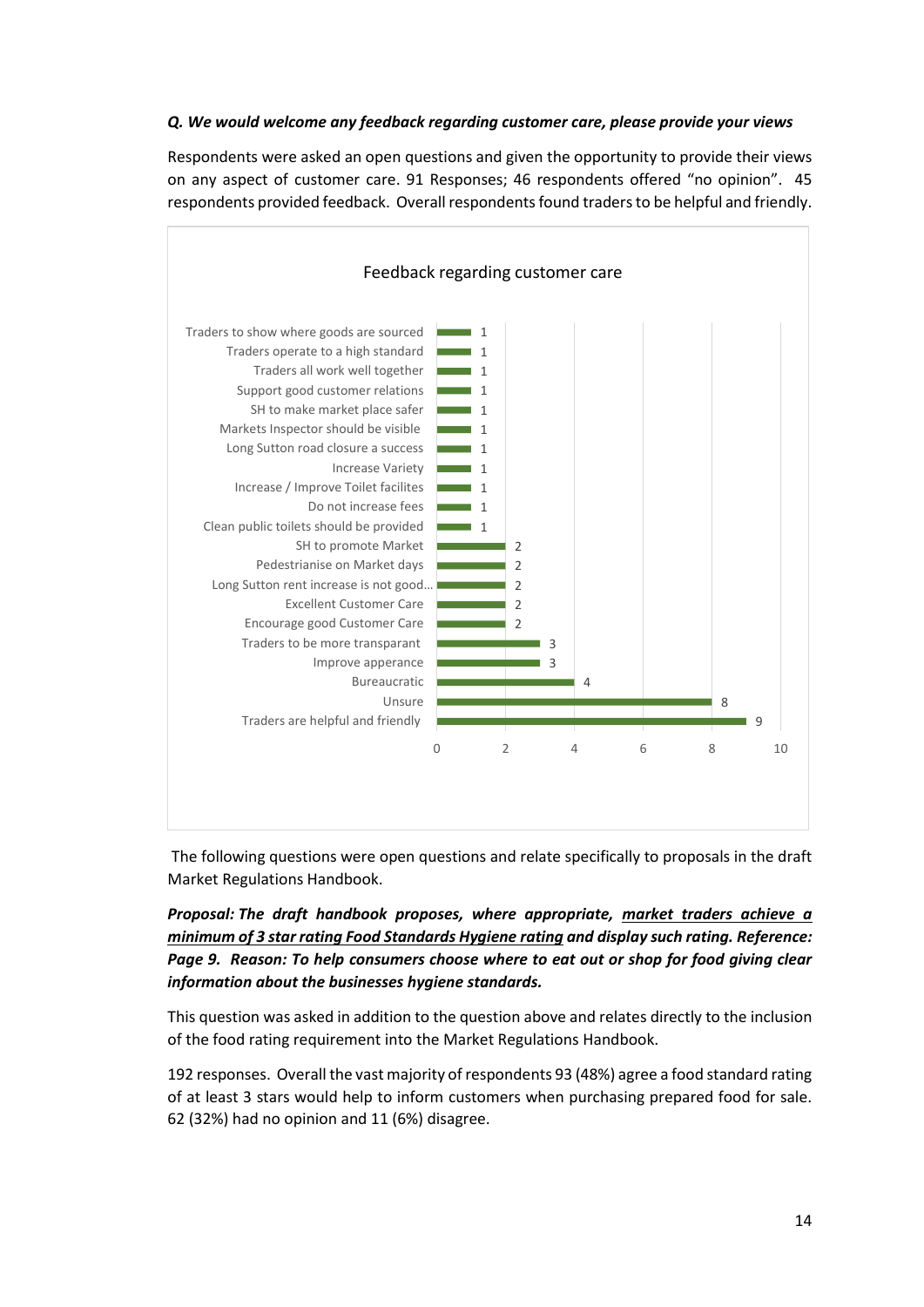

*Q. 27 Proposal: The draft handbook proposes that all traders provide and set-up their own "fit for purpose" stall. Reference: Page 9. Reason: To ensure that the market provisions are equitable throughout the district and provide welcoming and safe environments for traders and market visitors.* 

192 respondents. 55 (29%) had no response or opinion, a further 20 (10%) of respondents "unsure". 45 (23%) of respondents agree. 31 (16%) disagree. 41 respondents offered further opinion;

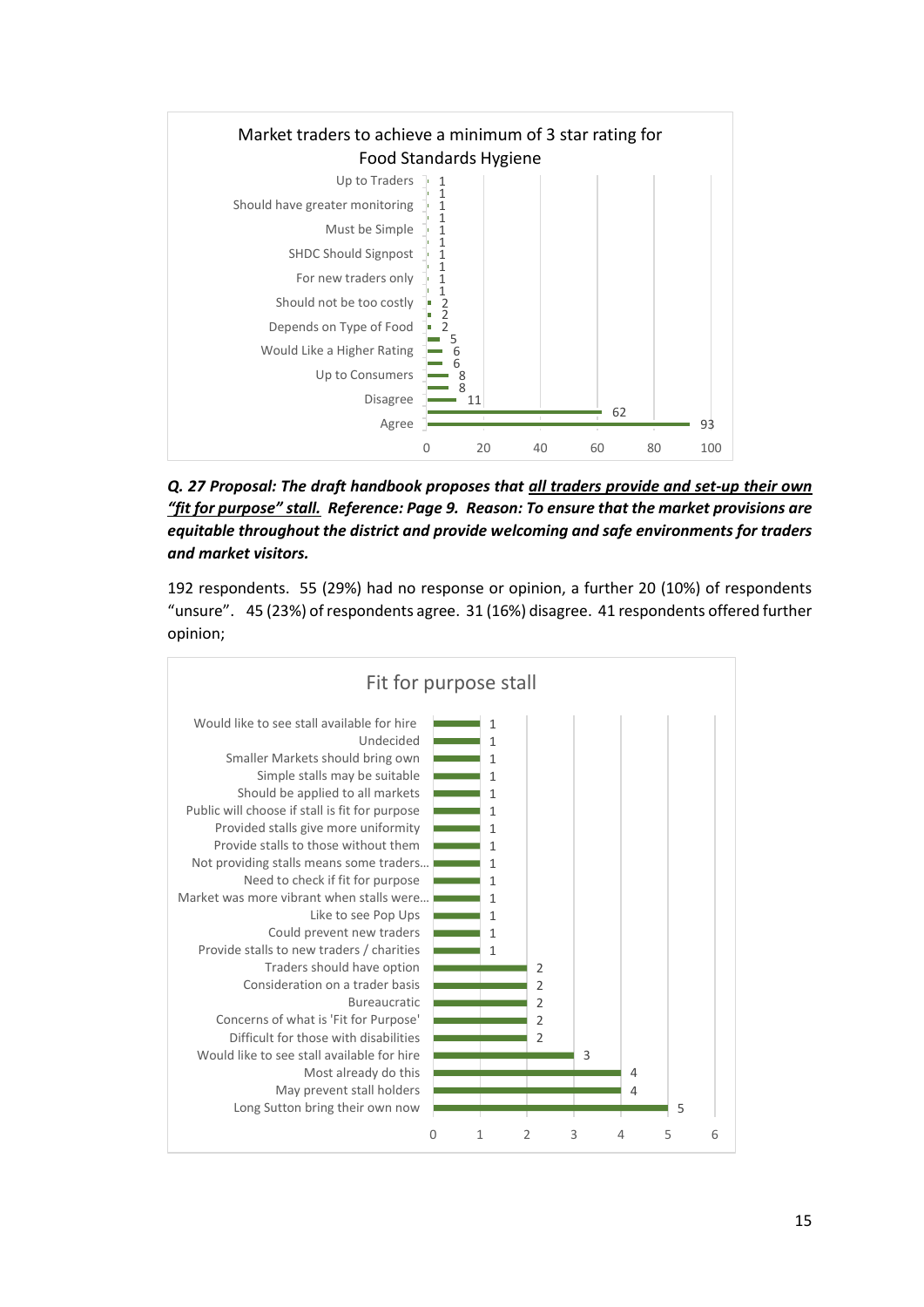*Proposal: The draft handbook proposes to amend the core trading hours for standing on the market from 09:00hrs – 15:30hrs to 09:00hrs to 14:00hrs. Reference: Page 9. Reason: To better align the traders to the footfall of the area in which they trade.* 

This question was asked following feedback from traders that declining footfall means that standing until 3.30pm is not often worthwhile. 192 responses. The highest proportion of respondents 65 (34%) disagreed with the change to hours and 56 (29%) had no opinion. 33 (17%) agreed. 25 (13%) said it should be up to the traders to decide.



*Proposal: The draft handbook proposes to introduce a book and pay online platform for traders. Reference: Page 6. Reason: To meet the ambitions of the Council's digital transformation project.* 

192 responses. 78 (41%) of respondents had no opinion / no response. 16 (8%) were unsure. Of those respondents that gave an opinion 62 (32%) agreed with the proposal. 23 (12%) disagreed and 18 (9%) thought alternatives options should be available.

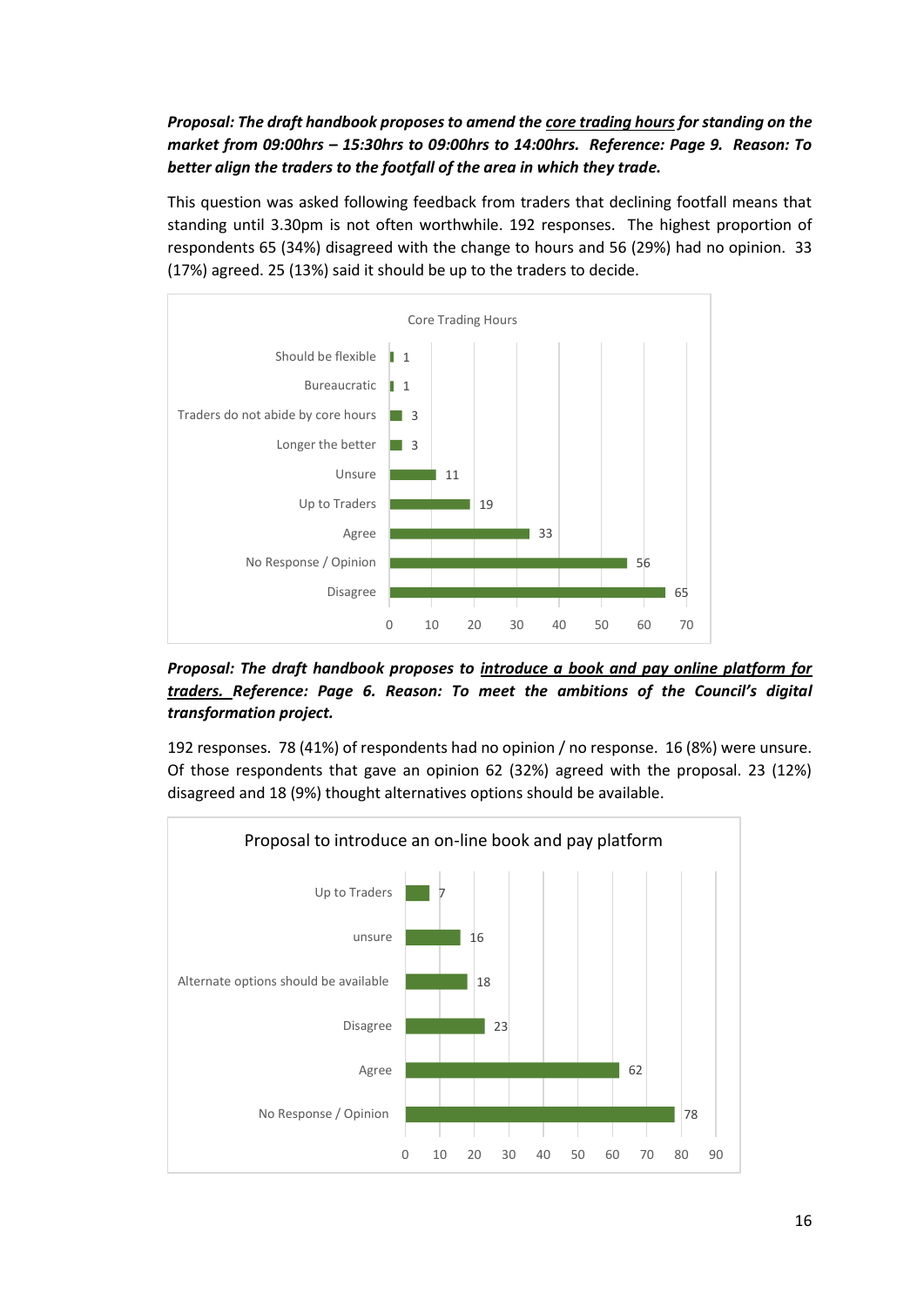#### *Q. Do you have any ideas you would like to share on how the markets can improve in respect of environmentally friendly initiatives?*

192 responses. 103 (54%) gave no opinion. 25 (13%) were unsure; 11 (6) said current initiatives are fine and 11 (6%) would like to see a reduction in plastic bag use.



Respondents were asked a set of closed questions relating to the marketing. Analysis of the results indicate respondents agree to introduction of the draft Market Regulations Handbook; agree to SHDC promoting the markets; to the introduction of a licence and for the offering of pop up stalls.

Respondents neither agreed not disagreed with the suggestion for a "Buy with Confidence" initiative to prevent the sale of any counterfeit goods.

*Q. How important do you think it is the Council promotes the market by participating in nationally recognised activities, such as Love Your Market?*

Average of responses – AGREE.

*Q. To what extent do you agree or disagree with the Council's idea to introduce a district wide market licence for all traders registered and vetted by SHDC?*

Average of responses – AGREE.

*Q. To what extent do you agree or disagree with the Council's suggestions to offer pop-up stalls to encourage entrepreneurship in our district.*

Average of responses – AGREE.

*Q. To what extent do you agree or disagree with the Council developing a fair and transparent handbook allowing for reasonable competition and new business?*

Average of responses – AGREE.

*Q. To what extent do you agree or disagree with the markets team should monitor service delivery to ensure high customer service.*

Average of responses – AGREE.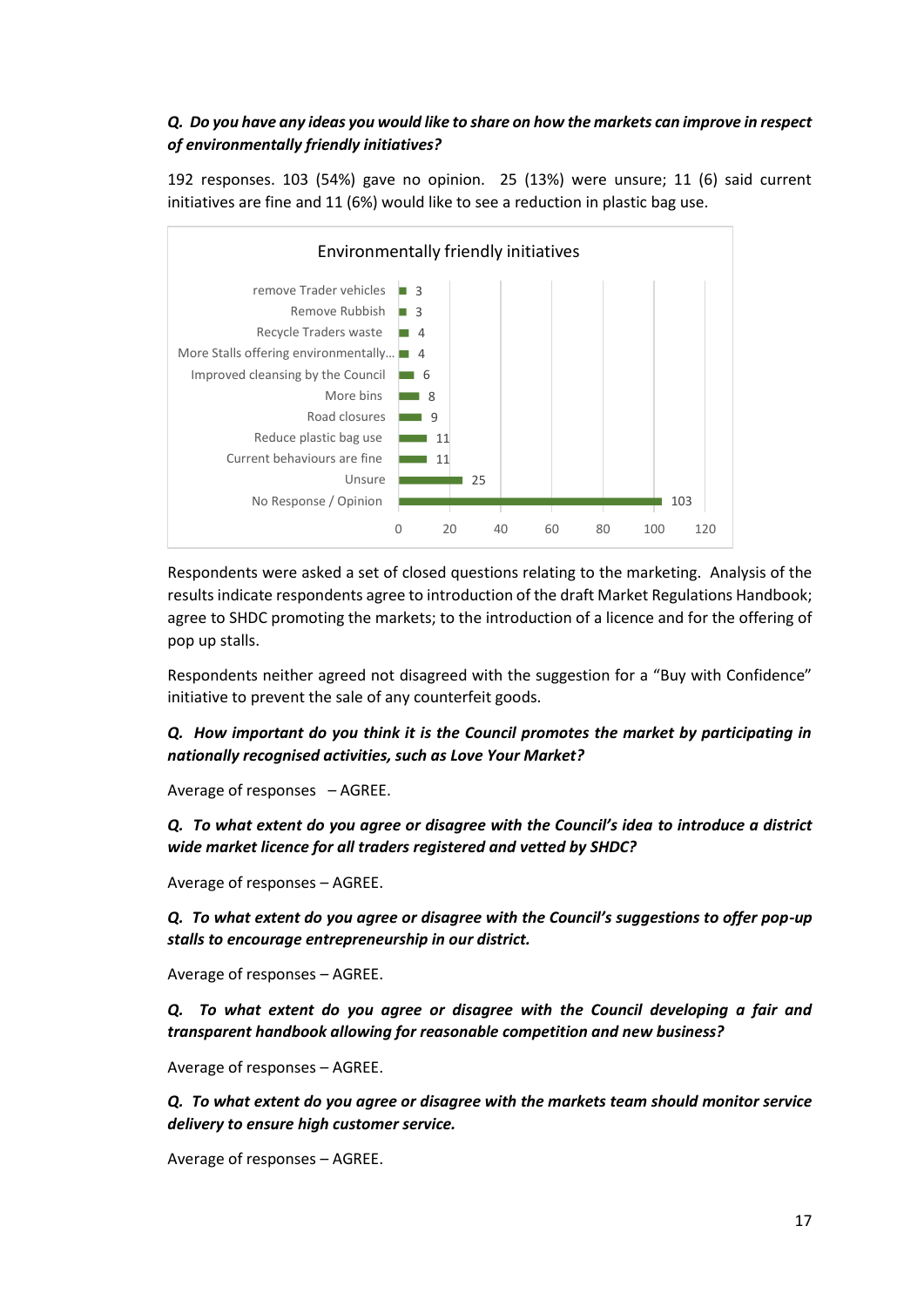*Q. Market traders should not need to display food hygiene rating on their stall.*

Average of responses – DISAGREE.

*Q. To what extent do you agree or disagree with Market traders should have hand sanitising facilities.*

Average of responses – AGREE.

**Q. To what extent do you agree or disagree with Market traders do not need to display a 'Buy with Confidence' card (or similar) on their stall, to demonstrate their goods are genuine?**

Average of responses – NEITHER AGREE NOR DISAGREE

## <span id="page-17-0"></span>7. INDIVIDUAL MARKET RESPONSES

This section deals with simplified findings of reasons for visiting each market. Overall respondents visit Spalding Tuesday and Saturday the most, followed by Long Sutton, Holbeach and Crowland. The overall majority of respondents to each market visit for outdoor shopping.





<span id="page-17-1"></span>**Crowland**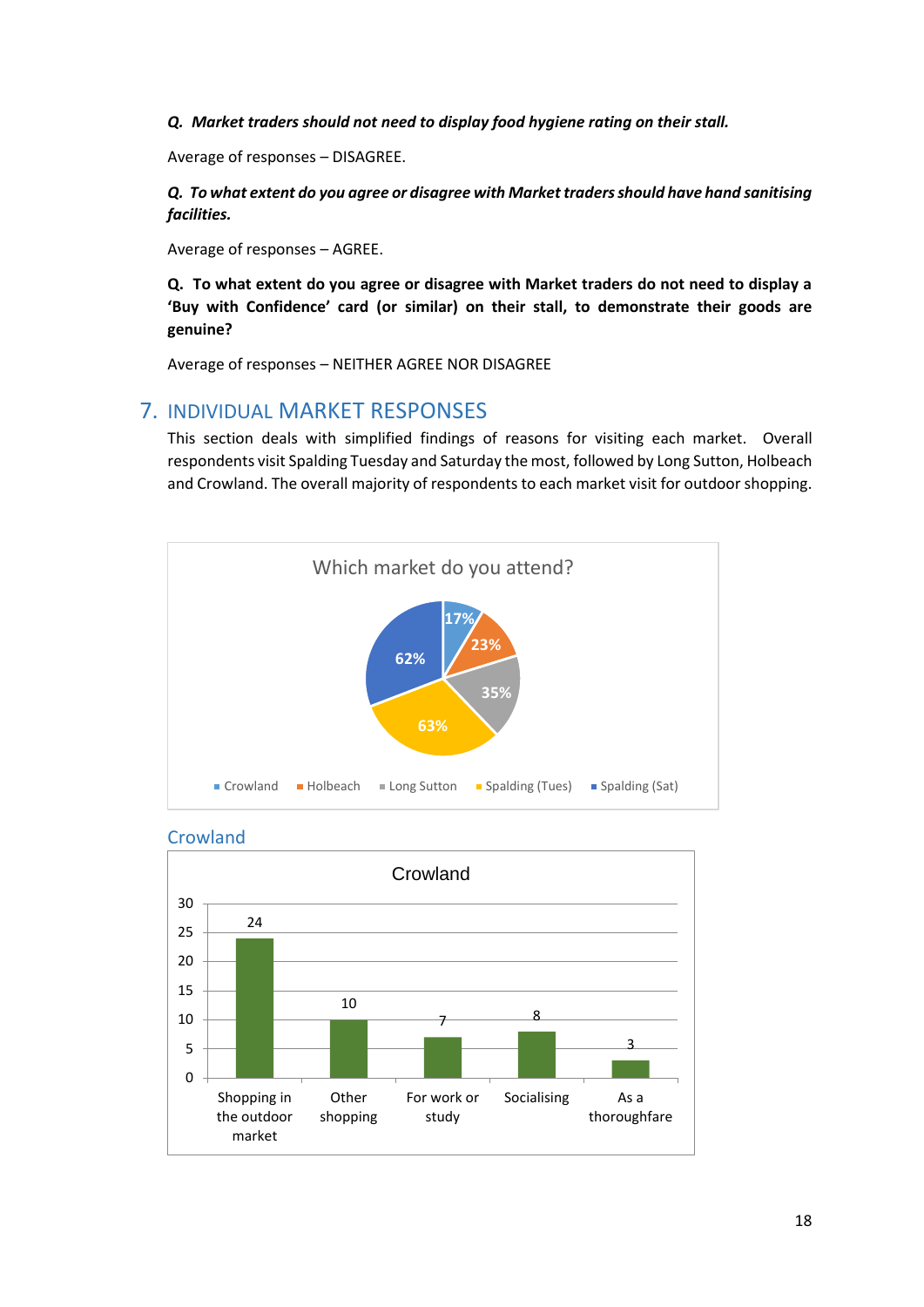<span id="page-18-0"></span>



<span id="page-18-1"></span>



### <span id="page-18-2"></span>Spalding (Tuesday)



### <span id="page-18-3"></span>Spalding (Saturday)

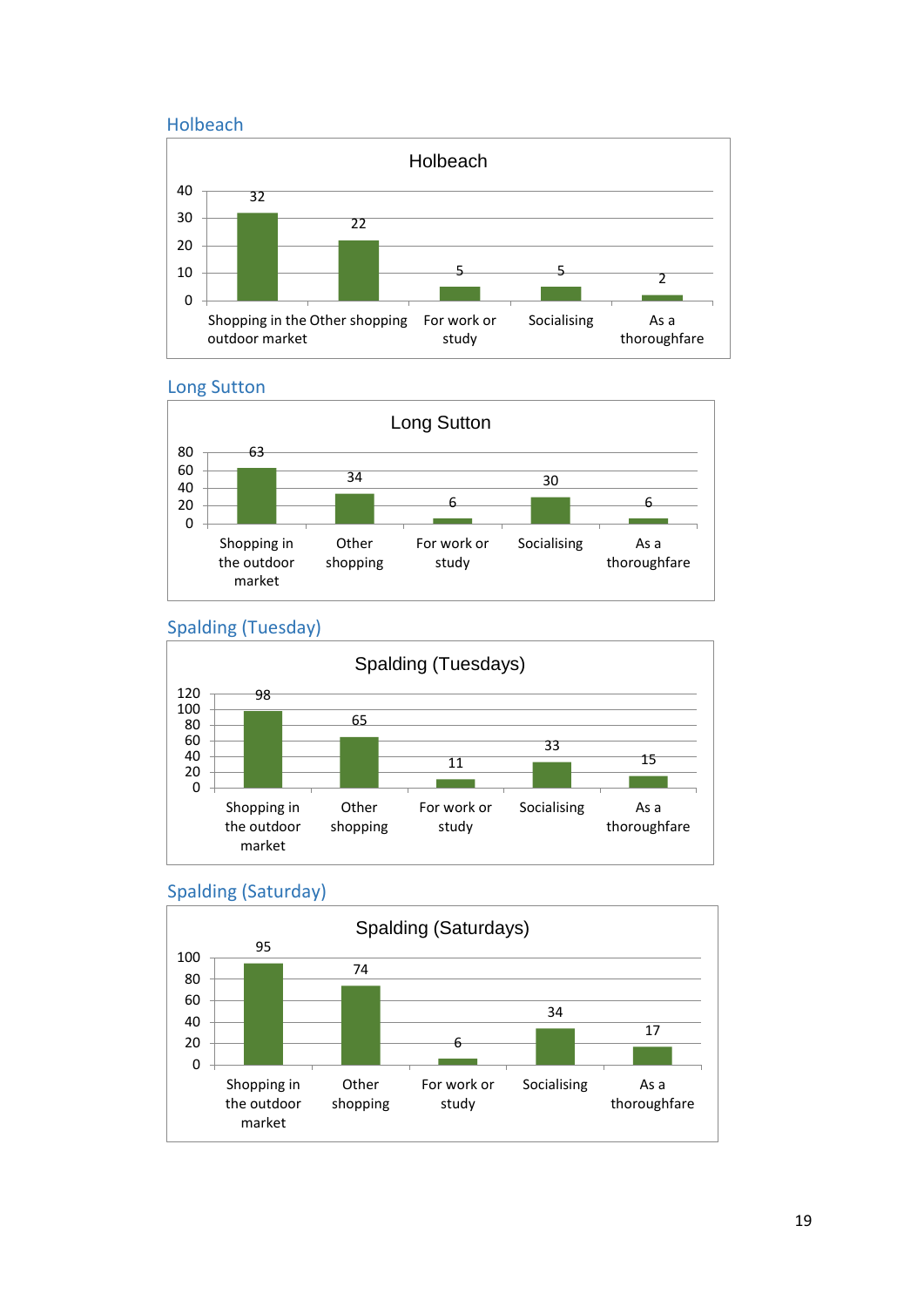## <span id="page-19-0"></span>8. EMAIL AND LETTER RESPONSES

15 Individual responses have been received. The consultation responses are detailed in the table below. The second column of the table includes a response that acknowledges and addresses each concern raised.

| Representation                                                   | <b>Comment</b>               |
|------------------------------------------------------------------|------------------------------|
| Reference to fees and charges:                                   | All issues are dealt with in |
|                                                                  | The Market Consultation      |
| Concerned with new charges potentially being implemented         | Outcome report $-$ at 3.2 &  |
| and may not be able to continue to trade at many of the          | 3.3                          |
| markets.                                                         |                              |
|                                                                  |                              |
| according to the new document the stalls will be only 10ft       |                              |
| deep. All of my stalls are at least twice that at the moment.    |                              |
| as a quick estimate if I was to pay per square foot for the      |                              |
| space I currently have I will be expecting a ren increase on pre |                              |
| covid by about 10k.                                              |                              |
|                                                                  |                              |
| Concern it will not be possible make it financially viable to    |                              |
| continue to trade with South holland.                            |                              |
|                                                                  |                              |
| I need time to get other markets in place as I'm set to lose 5   |                              |
| markets                                                          |                              |
| I'd like to be assured that stallholder fees aren't to increase  |                              |
| exorbitantly, as this could jeopardise and already fragile       |                              |
| market.                                                          |                              |
|                                                                  |                              |
| Why raise market rent in long Sutton?                            |                              |
|                                                                  |                              |
| Seems SHDC trying to kill the market & close it down. Stall      |                              |
| holders had no market to sell goods for months during            |                              |
| lockdown now there back on their feet they are met with          |                              |
| huge increase.                                                   |                              |
|                                                                  |                              |
| We value the Friday market in Long Sutton and are strongly       |                              |
| in favour of the market continuing under the present             |                              |
| conditions and costing.                                          |                              |
| I consider such a weekly increase of rents will severely         |                              |
| damage the nature of this important Market on a Friday in        |                              |
| Long Sutton. Long Sutton has had a significant weekly Friday     |                              |
| market since their charter in 1202. From the early days the      |                              |
| market has been a significant weekly event in the town           |                              |
| around the church of St Marys. It has significantly affected     |                              |
| the lay out of the town in Medieval times and also during the    |                              |
| Georgian period. It is very much a focus and feature at the      |                              |
| heart of the town.                                               |                              |
|                                                                  |                              |
| I understand that additional clauses of the SHDC Market Hand     |                              |
| book are being considered for inclusion in this draft. One of    |                              |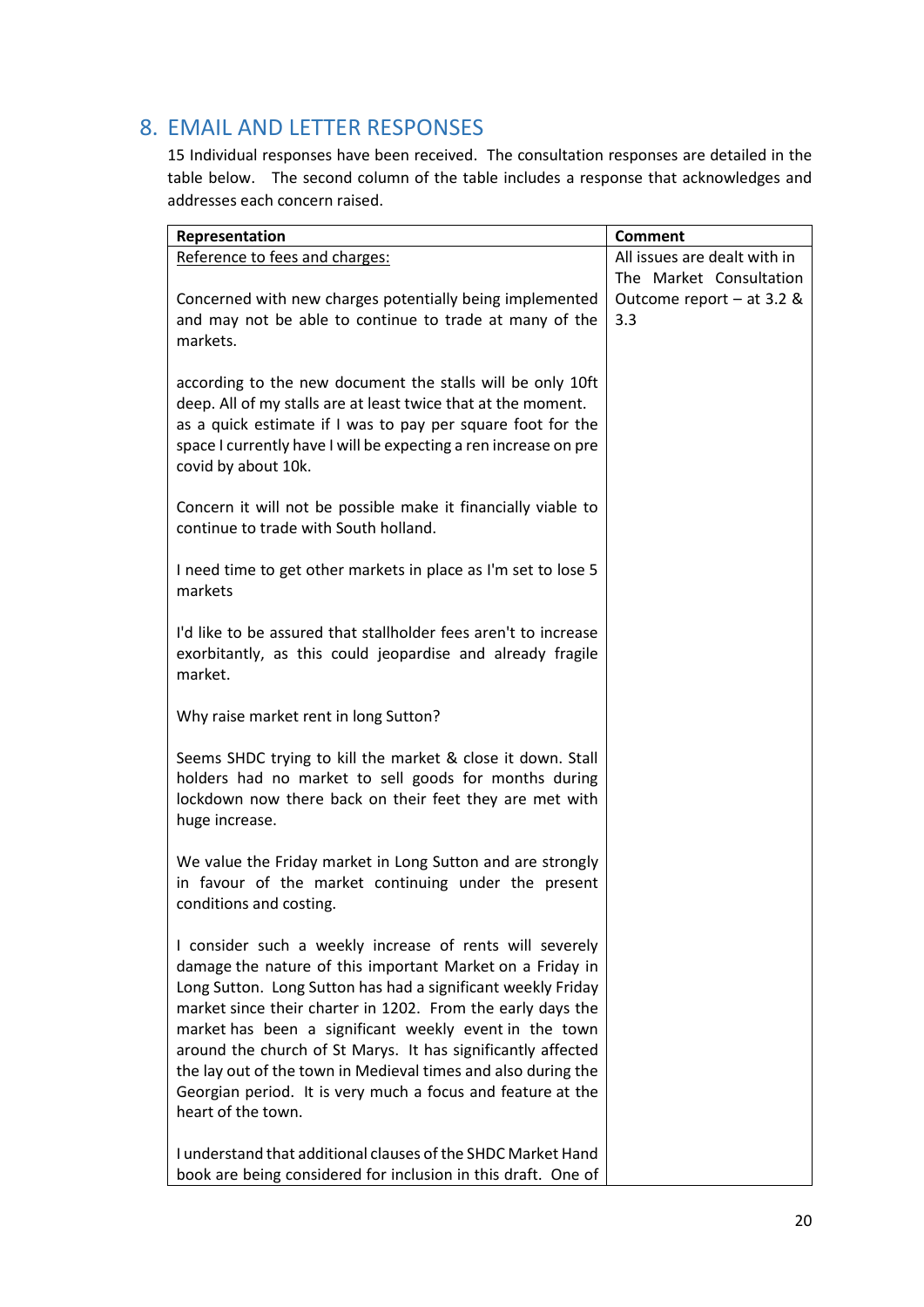| <b>Proposed Current Percentage</b><br>Crowland £7.00 £5.10 37%<br>Long Sutton £8.50 £5.10 67%<br>Holbeach £7.00 £5.10 37%<br>Spalding Sat £7.00 £19.00 -63%<br>Spalding Tue £7.00 £19.00 -63%<br>With specific reference to Long Sutton, this proposed new<br>charge is quite preposterous and unacceptable. Spalding<br>stalls reduced from £19.00 to £7.00, a reduction of 63%.<br>Crowland and Holbeach stalls increased from £5.10 to £7.00,<br>an increase of 37%. Long Sutton stalls increased from £5.10<br>to £8.50, an increase of 67%. Why? If the reason for this<br>differential is to contribute to the cost of closing the Market<br>Place to traffic on Friday's I would remind the Council of the<br>section in their consultation document which refers to safety<br>and environmental issues, both of which benefit significantly<br>from the pedestrianisation of Long Sutton Market Place on<br>Friday Market days. Surely South Holland District Council are<br>not neglecting their duty of care and passing the financial<br>aspect on to the Traders bearing in mind it was the health and<br>safety aspect of pedestrians which prompted SHDC to restrict<br>vehicular access in the first place. Yet another deterrent to<br>Traders.<br>It has been brought to my attention that there is a likelihood<br>that fees and red tape may increase in respect of the running<br>of Long Sutton Market which is held each Friday.<br>All issues are dealt with in<br>Reference to stalls:<br>The Market Consultation<br>Just will not happen. "Fit for Purpose" is best judged by the<br>Outcome report - at 3.11<br>market's overall popularity and attendance. If it was not "Fit<br>for Purpose" shoppers would not attend and as a<br>consequence neither would the Traders.<br>I'm sorry I don't understand all stuff printed about our non-<br>existent market. Why did you stop putting up the stalls for<br>traders to use they pay rent for them surely. Having a<br>consultation after most traders have left and gone to<br>Stamford is another waste of money. I wonder how many<br>members of the consultation team actually live here. Please<br>clean up the town and revitalise the market because it's<br>advertised by property developers as a bustling market town<br>and sounds wonderful but is pretty grim, such a shame and a<br>let down for residents already here.<br>We are unanimous in our belief that the withdrawal of council<br>provided stalls to traders last year was a retrograde step that | the effects would be to increase the stall holders stall rents |  |
|--------------------------------------------------------------------------------------------------------------------------------------------------------------------------------------------------------------------------------------------------------------------------------------------------------------------------------------------------------------------------------------------------------------------------------------------------------------------------------------------------------------------------------------------------------------------------------------------------------------------------------------------------------------------------------------------------------------------------------------------------------------------------------------------------------------------------------------------------------------------------------------------------------------------------------------------------------------------------------------------------------------------------------------------------------------------------------------------------------------------------------------------------------------------------------------------------------------------------------------------------------------------------------------------------------------------------------------------------------------------------------------------------------------------------------------------------------------------------------------------------------------------------------------------------------------------------------------------------------------------------------------------------------------------------------------------------------------------------------------------------------------------------------------------------------------------------------------------------------------------------------------------------------------------------------------------------------------------------------------------------------------------------------------------------------------------------------------------------------------------------------------------------------------------------------------------------------------------------------------------------------------------------------------------------------------------------------------------------------------------------------------------------------------------------------------------------------------------------------------------------------------------------------------------------------|----------------------------------------------------------------|--|
|                                                                                                                                                                                                                                                                                                                                                                                                                                                                                                                                                                                                                                                                                                                                                                                                                                                                                                                                                                                                                                                                                                                                                                                                                                                                                                                                                                                                                                                                                                                                                                                                                                                                                                                                                                                                                                                                                                                                                                                                                                                                                                                                                                                                                                                                                                                                                                                                                                                                                                                                                        | by 69% to meet road closure costs.                             |  |
|                                                                                                                                                                                                                                                                                                                                                                                                                                                                                                                                                                                                                                                                                                                                                                                                                                                                                                                                                                                                                                                                                                                                                                                                                                                                                                                                                                                                                                                                                                                                                                                                                                                                                                                                                                                                                                                                                                                                                                                                                                                                                                                                                                                                                                                                                                                                                                                                                                                                                                                                                        |                                                                |  |
|                                                                                                                                                                                                                                                                                                                                                                                                                                                                                                                                                                                                                                                                                                                                                                                                                                                                                                                                                                                                                                                                                                                                                                                                                                                                                                                                                                                                                                                                                                                                                                                                                                                                                                                                                                                                                                                                                                                                                                                                                                                                                                                                                                                                                                                                                                                                                                                                                                                                                                                                                        |                                                                |  |
|                                                                                                                                                                                                                                                                                                                                                                                                                                                                                                                                                                                                                                                                                                                                                                                                                                                                                                                                                                                                                                                                                                                                                                                                                                                                                                                                                                                                                                                                                                                                                                                                                                                                                                                                                                                                                                                                                                                                                                                                                                                                                                                                                                                                                                                                                                                                                                                                                                                                                                                                                        |                                                                |  |
|                                                                                                                                                                                                                                                                                                                                                                                                                                                                                                                                                                                                                                                                                                                                                                                                                                                                                                                                                                                                                                                                                                                                                                                                                                                                                                                                                                                                                                                                                                                                                                                                                                                                                                                                                                                                                                                                                                                                                                                                                                                                                                                                                                                                                                                                                                                                                                                                                                                                                                                                                        |                                                                |  |
|                                                                                                                                                                                                                                                                                                                                                                                                                                                                                                                                                                                                                                                                                                                                                                                                                                                                                                                                                                                                                                                                                                                                                                                                                                                                                                                                                                                                                                                                                                                                                                                                                                                                                                                                                                                                                                                                                                                                                                                                                                                                                                                                                                                                                                                                                                                                                                                                                                                                                                                                                        |                                                                |  |
|                                                                                                                                                                                                                                                                                                                                                                                                                                                                                                                                                                                                                                                                                                                                                                                                                                                                                                                                                                                                                                                                                                                                                                                                                                                                                                                                                                                                                                                                                                                                                                                                                                                                                                                                                                                                                                                                                                                                                                                                                                                                                                                                                                                                                                                                                                                                                                                                                                                                                                                                                        |                                                                |  |
|                                                                                                                                                                                                                                                                                                                                                                                                                                                                                                                                                                                                                                                                                                                                                                                                                                                                                                                                                                                                                                                                                                                                                                                                                                                                                                                                                                                                                                                                                                                                                                                                                                                                                                                                                                                                                                                                                                                                                                                                                                                                                                                                                                                                                                                                                                                                                                                                                                                                                                                                                        |                                                                |  |
|                                                                                                                                                                                                                                                                                                                                                                                                                                                                                                                                                                                                                                                                                                                                                                                                                                                                                                                                                                                                                                                                                                                                                                                                                                                                                                                                                                                                                                                                                                                                                                                                                                                                                                                                                                                                                                                                                                                                                                                                                                                                                                                                                                                                                                                                                                                                                                                                                                                                                                                                                        |                                                                |  |
|                                                                                                                                                                                                                                                                                                                                                                                                                                                                                                                                                                                                                                                                                                                                                                                                                                                                                                                                                                                                                                                                                                                                                                                                                                                                                                                                                                                                                                                                                                                                                                                                                                                                                                                                                                                                                                                                                                                                                                                                                                                                                                                                                                                                                                                                                                                                                                                                                                                                                                                                                        |                                                                |  |
|                                                                                                                                                                                                                                                                                                                                                                                                                                                                                                                                                                                                                                                                                                                                                                                                                                                                                                                                                                                                                                                                                                                                                                                                                                                                                                                                                                                                                                                                                                                                                                                                                                                                                                                                                                                                                                                                                                                                                                                                                                                                                                                                                                                                                                                                                                                                                                                                                                                                                                                                                        |                                                                |  |
|                                                                                                                                                                                                                                                                                                                                                                                                                                                                                                                                                                                                                                                                                                                                                                                                                                                                                                                                                                                                                                                                                                                                                                                                                                                                                                                                                                                                                                                                                                                                                                                                                                                                                                                                                                                                                                                                                                                                                                                                                                                                                                                                                                                                                                                                                                                                                                                                                                                                                                                                                        |                                                                |  |
|                                                                                                                                                                                                                                                                                                                                                                                                                                                                                                                                                                                                                                                                                                                                                                                                                                                                                                                                                                                                                                                                                                                                                                                                                                                                                                                                                                                                                                                                                                                                                                                                                                                                                                                                                                                                                                                                                                                                                                                                                                                                                                                                                                                                                                                                                                                                                                                                                                                                                                                                                        |                                                                |  |
|                                                                                                                                                                                                                                                                                                                                                                                                                                                                                                                                                                                                                                                                                                                                                                                                                                                                                                                                                                                                                                                                                                                                                                                                                                                                                                                                                                                                                                                                                                                                                                                                                                                                                                                                                                                                                                                                                                                                                                                                                                                                                                                                                                                                                                                                                                                                                                                                                                                                                                                                                        |                                                                |  |
|                                                                                                                                                                                                                                                                                                                                                                                                                                                                                                                                                                                                                                                                                                                                                                                                                                                                                                                                                                                                                                                                                                                                                                                                                                                                                                                                                                                                                                                                                                                                                                                                                                                                                                                                                                                                                                                                                                                                                                                                                                                                                                                                                                                                                                                                                                                                                                                                                                                                                                                                                        |                                                                |  |
|                                                                                                                                                                                                                                                                                                                                                                                                                                                                                                                                                                                                                                                                                                                                                                                                                                                                                                                                                                                                                                                                                                                                                                                                                                                                                                                                                                                                                                                                                                                                                                                                                                                                                                                                                                                                                                                                                                                                                                                                                                                                                                                                                                                                                                                                                                                                                                                                                                                                                                                                                        |                                                                |  |
|                                                                                                                                                                                                                                                                                                                                                                                                                                                                                                                                                                                                                                                                                                                                                                                                                                                                                                                                                                                                                                                                                                                                                                                                                                                                                                                                                                                                                                                                                                                                                                                                                                                                                                                                                                                                                                                                                                                                                                                                                                                                                                                                                                                                                                                                                                                                                                                                                                                                                                                                                        |                                                                |  |
|                                                                                                                                                                                                                                                                                                                                                                                                                                                                                                                                                                                                                                                                                                                                                                                                                                                                                                                                                                                                                                                                                                                                                                                                                                                                                                                                                                                                                                                                                                                                                                                                                                                                                                                                                                                                                                                                                                                                                                                                                                                                                                                                                                                                                                                                                                                                                                                                                                                                                                                                                        |                                                                |  |
|                                                                                                                                                                                                                                                                                                                                                                                                                                                                                                                                                                                                                                                                                                                                                                                                                                                                                                                                                                                                                                                                                                                                                                                                                                                                                                                                                                                                                                                                                                                                                                                                                                                                                                                                                                                                                                                                                                                                                                                                                                                                                                                                                                                                                                                                                                                                                                                                                                                                                                                                                        |                                                                |  |
|                                                                                                                                                                                                                                                                                                                                                                                                                                                                                                                                                                                                                                                                                                                                                                                                                                                                                                                                                                                                                                                                                                                                                                                                                                                                                                                                                                                                                                                                                                                                                                                                                                                                                                                                                                                                                                                                                                                                                                                                                                                                                                                                                                                                                                                                                                                                                                                                                                                                                                                                                        |                                                                |  |
|                                                                                                                                                                                                                                                                                                                                                                                                                                                                                                                                                                                                                                                                                                                                                                                                                                                                                                                                                                                                                                                                                                                                                                                                                                                                                                                                                                                                                                                                                                                                                                                                                                                                                                                                                                                                                                                                                                                                                                                                                                                                                                                                                                                                                                                                                                                                                                                                                                                                                                                                                        |                                                                |  |
|                                                                                                                                                                                                                                                                                                                                                                                                                                                                                                                                                                                                                                                                                                                                                                                                                                                                                                                                                                                                                                                                                                                                                                                                                                                                                                                                                                                                                                                                                                                                                                                                                                                                                                                                                                                                                                                                                                                                                                                                                                                                                                                                                                                                                                                                                                                                                                                                                                                                                                                                                        |                                                                |  |
|                                                                                                                                                                                                                                                                                                                                                                                                                                                                                                                                                                                                                                                                                                                                                                                                                                                                                                                                                                                                                                                                                                                                                                                                                                                                                                                                                                                                                                                                                                                                                                                                                                                                                                                                                                                                                                                                                                                                                                                                                                                                                                                                                                                                                                                                                                                                                                                                                                                                                                                                                        |                                                                |  |
|                                                                                                                                                                                                                                                                                                                                                                                                                                                                                                                                                                                                                                                                                                                                                                                                                                                                                                                                                                                                                                                                                                                                                                                                                                                                                                                                                                                                                                                                                                                                                                                                                                                                                                                                                                                                                                                                                                                                                                                                                                                                                                                                                                                                                                                                                                                                                                                                                                                                                                                                                        |                                                                |  |
|                                                                                                                                                                                                                                                                                                                                                                                                                                                                                                                                                                                                                                                                                                                                                                                                                                                                                                                                                                                                                                                                                                                                                                                                                                                                                                                                                                                                                                                                                                                                                                                                                                                                                                                                                                                                                                                                                                                                                                                                                                                                                                                                                                                                                                                                                                                                                                                                                                                                                                                                                        | caused the market immense harm. We are of the opinion that     |  |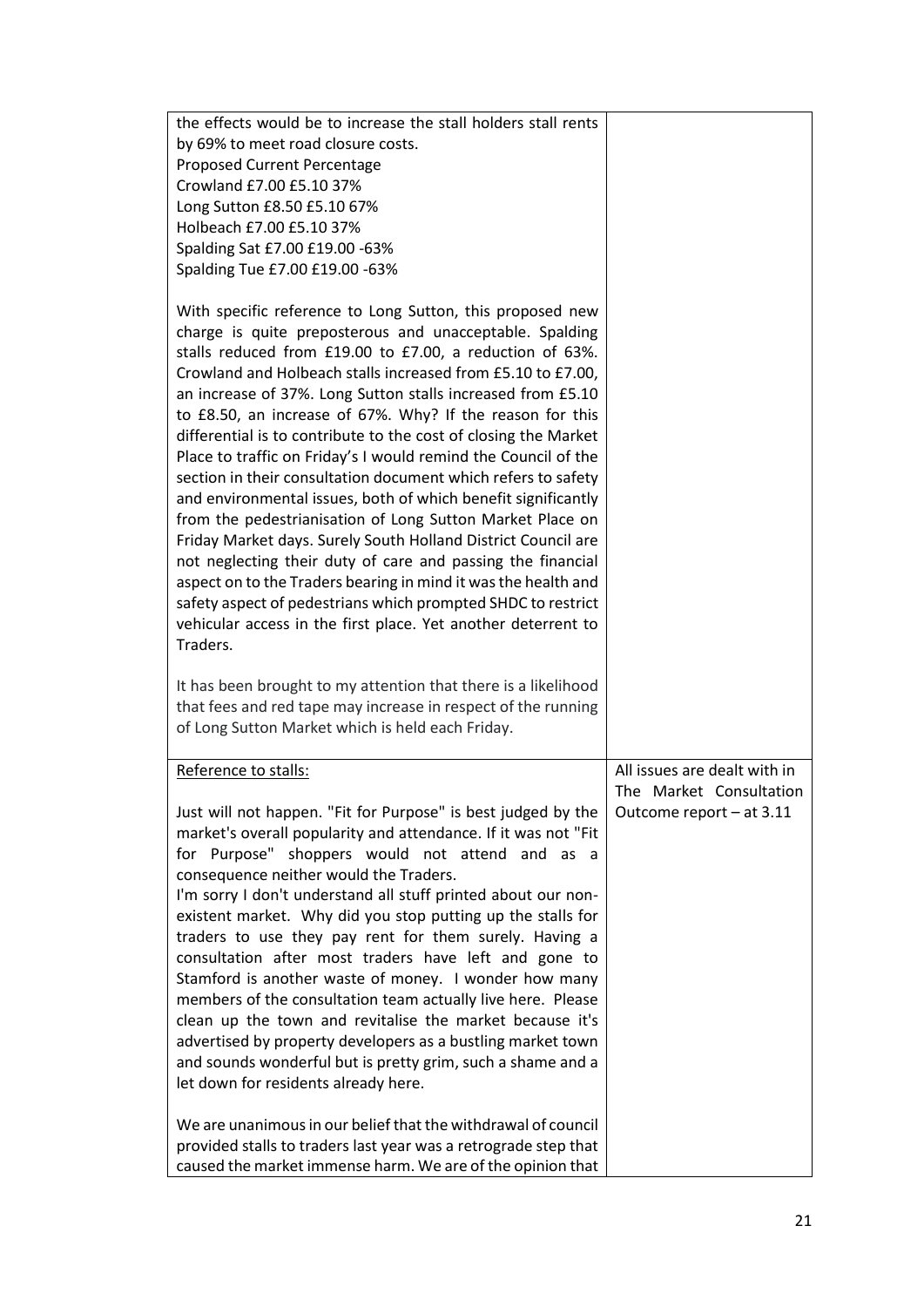| the provision of stalls with weather coverings would help<br>encourage some traders to return to the market, and<br>encourage new ones. We also feel that they would smarten<br>up the appearance of the market.                                                                                                                                                       |                                                                   |
|------------------------------------------------------------------------------------------------------------------------------------------------------------------------------------------------------------------------------------------------------------------------------------------------------------------------------------------------------------------------|-------------------------------------------------------------------|
| Reference to Long Sutton:                                                                                                                                                                                                                                                                                                                                              | <b>This</b><br>does<br>not<br>relate<br>directly to the proposals |
| I have lived in the town for the past 20yrs and feel the market<br>is a massive boon to the town's already vibrant shops. It's<br>must be a huge challenge to keep such a vast variety of shops<br>and stalls in a small town so everything should be done to<br>encourage this.                                                                                       |                                                                   |
| I would like to be able to see and use the market for many<br>years to come. Everything in your power should be done to<br>facilitate this.                                                                                                                                                                                                                            |                                                                   |
| The short short-sightedness of this proposal is horrendous.<br>Spalding market has been decimated and now attention has<br>been turned to other towns and villages.                                                                                                                                                                                                    |                                                                   |
| Long Sutton market is the heart of this wonderful little town.<br>People from the surrounding rural villages congregate here<br>each week to shop and meet up with friends. The local shops<br>benefit and it is centre of the week for many elderly who may<br>not find it easy to get to other places. Given encouragement<br>I am sure that more traders will join. |                                                                   |
| What happened to the slogan "SHOP LOCAL"                                                                                                                                                                                                                                                                                                                               |                                                                   |
| Following the pandemic I was under the impression that<br>everything was to be done to help businesses to get back on<br>their feet and substantial funds have been made available for<br>this purpose. Destroying our market goes completely against<br>this aim.                                                                                                     |                                                                   |
| Whilst holidaying recently I was struck by the vibrancy of<br>various markets which are obviously encouraging traders into<br>the different places in order to help revive our struggling High<br>Streets.                                                                                                                                                             |                                                                   |
| The person who thought this one up is completely out of<br>touch and should just try coming to Long Sutton on a Friday<br>morning and talking to the people there.                                                                                                                                                                                                     |                                                                   |
| I do not wish Long Sutton to become a hollow dormitory town<br>like so many others.                                                                                                                                                                                                                                                                                    |                                                                   |
| Sutton Bridge Parish Council highly values the Long Sutton<br>market, which is regarded as a very important local area                                                                                                                                                                                                                                                 |                                                                   |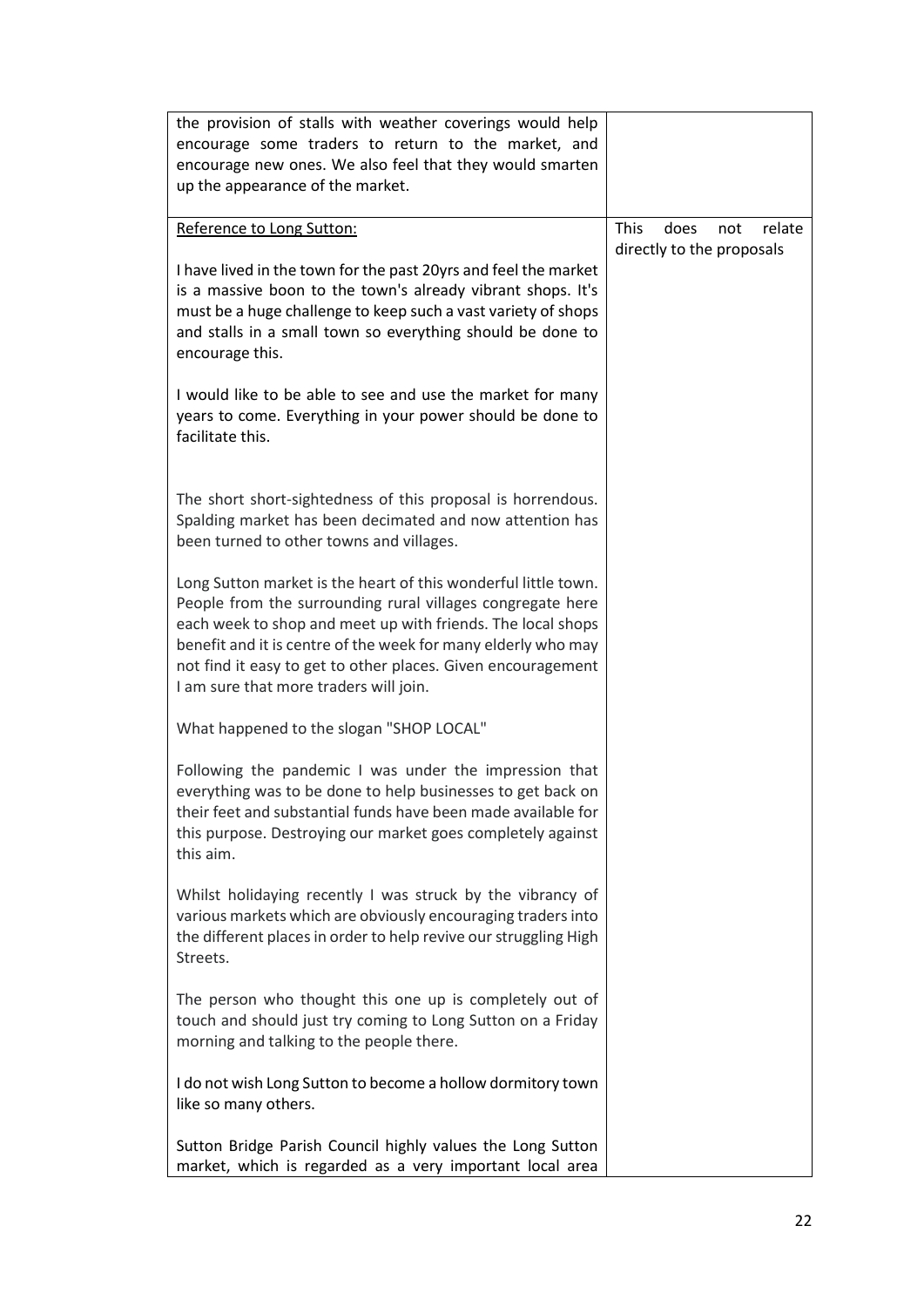| amenity. It very much supports the market's long term<br>continuation, and would view with deep concern the<br>implementation of any excessive increase in charges to<br>market traders, which might affect the market's viability.                                                                                                                                                                                                                                                                                                                                                                                                                                                                                                                                                          |                                                                                           |
|----------------------------------------------------------------------------------------------------------------------------------------------------------------------------------------------------------------------------------------------------------------------------------------------------------------------------------------------------------------------------------------------------------------------------------------------------------------------------------------------------------------------------------------------------------------------------------------------------------------------------------------------------------------------------------------------------------------------------------------------------------------------------------------------|-------------------------------------------------------------------------------------------|
| Reference road closures:<br>In relation to road closures, I know the District Council have<br>been keen to close the road to motor traffic long before<br>Covid, was there any near miss or accidents relating to traffic<br>to warrant the closure or was it seen as a 'be on the safe side'<br>measure?                                                                                                                                                                                                                                                                                                                                                                                                                                                                                    | Issues are dealt with in<br>The Market Consultation<br>Outcome report - at 3.12<br>& 3.13 |
| Do the stallholders see an improvement since closing the<br>road?                                                                                                                                                                                                                                                                                                                                                                                                                                                                                                                                                                                                                                                                                                                            |                                                                                           |
| Since the 2016 handbook much has been made of the Health<br>and Safety aspect of the Market even though there has never<br>been an accident in the Open Market with vehicles going<br>between the stalls. Nevertheless the Market has now<br>adopted a pedestrian zones for the Market which works well<br>creating a friendly safe environment. In the opinion of the<br>stall holder it is the best market in south Lincolnshire<br>attracting over 1200 people each week from a wide local area<br>of several counties. It also enhances the Social, Leisure and<br>Economic status in the local area. This was apparent from our<br>questionnaires during our local community neighbourhood<br>plans from a few years ago. Our District Councillors have<br>worked hard to achieve this. |                                                                                           |
| The town of Long Sutton has successfully followed and put<br>into practice the best procedures, so the community asks<br>why penalise rather than reward their achievements for this<br>important Market.                                                                                                                                                                                                                                                                                                                                                                                                                                                                                                                                                                                    |                                                                                           |
| This important Friday Market in Long Sutton should remain in<br>its present position with no increase in rents to discourage<br>stall holders from serving the local community.                                                                                                                                                                                                                                                                                                                                                                                                                                                                                                                                                                                                              |                                                                                           |
| The closure of the Market Place in Long Sutton to vehicles for<br>the duration of the Friday Market is, in my opinion, an<br>absolute positive both from the safety aspect of pedestrians<br>and stall holders alike and the removal of vehicle emissions<br>from the immediate vicinity of the general public. Pedestrian<br>space and access is much improved, particularly for the ever<br>growing number of mobility scooters.                                                                                                                                                                                                                                                                                                                                                           |                                                                                           |
| Reference to request for further suggestions:                                                                                                                                                                                                                                                                                                                                                                                                                                                                                                                                                                                                                                                                                                                                                | Issues are dealt with in                                                                  |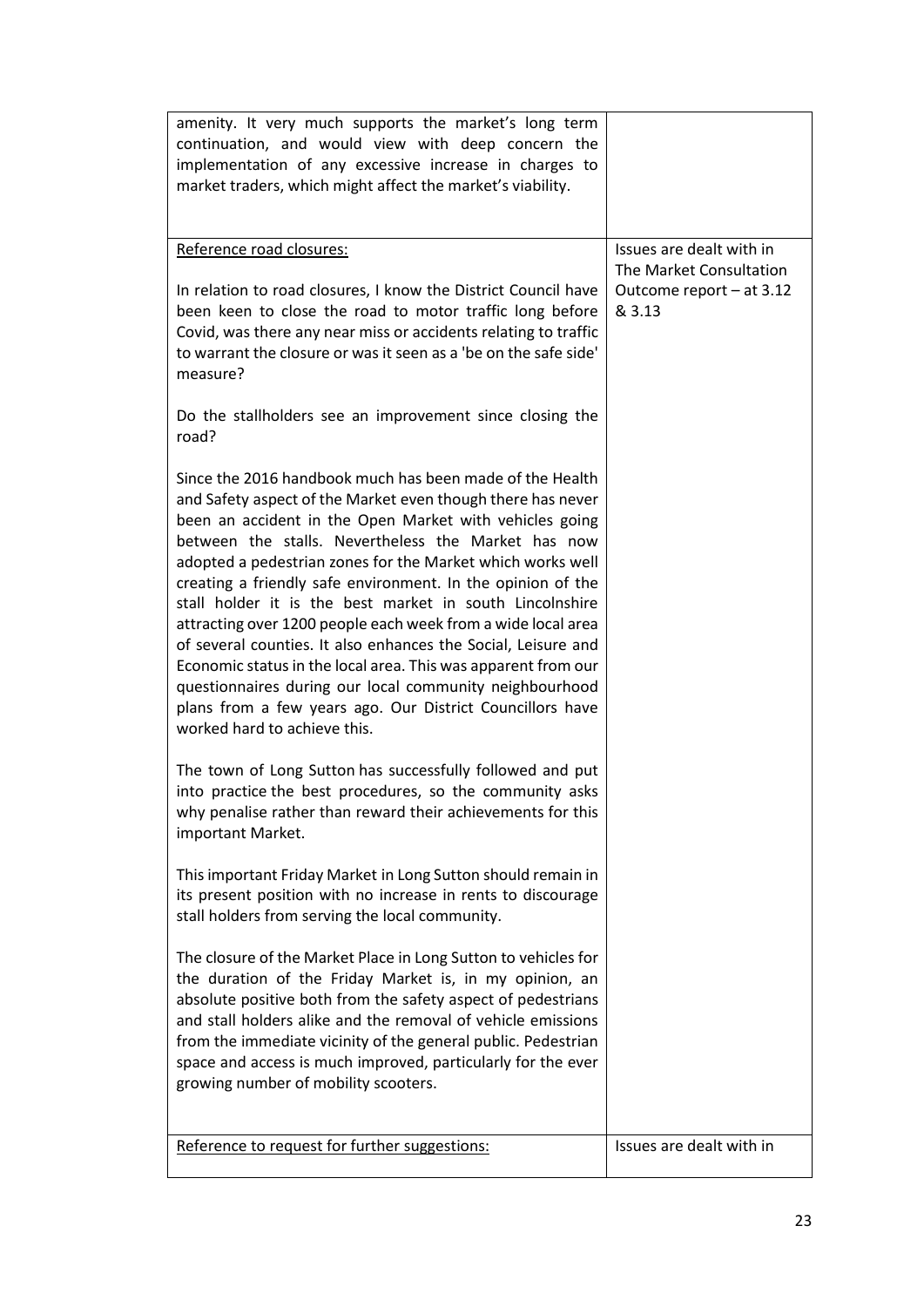| Would it be possible to explore the possibility of a monthly                                                                                                                                                                                                                                                                                                                                                                                  | The Market Consultation   |
|-----------------------------------------------------------------------------------------------------------------------------------------------------------------------------------------------------------------------------------------------------------------------------------------------------------------------------------------------------------------------------------------------------------------------------------------------|---------------------------|
| farmers market held on Saturdays to such as those in                                                                                                                                                                                                                                                                                                                                                                                          | Outcome report $-$ at 2.2 |
| Sleaford?                                                                                                                                                                                                                                                                                                                                                                                                                                     | and section 3             |
| Have a simple registration/booking system for traders, and<br>don't charge pitch fees.                                                                                                                                                                                                                                                                                                                                                        |                           |
| We should be trying to attract the maximum amount of<br>traders to the market - which will in turn attract buyers to an<br>expanded market.                                                                                                                                                                                                                                                                                                   |                           |
| Make the car parks cheap or free only on market days by the<br>same reasoning.                                                                                                                                                                                                                                                                                                                                                                |                           |
| Cheap car parking should be offset by increased volume.                                                                                                                                                                                                                                                                                                                                                                                       |                           |
| The traders should be encouraged as much as possible, after<br>all they are providing a service - and in exchange the council<br>is scalping them.                                                                                                                                                                                                                                                                                            |                           |
| More stalls = more visitors = more choice for residents =<br>increased spin off revenue for cafes etc.<br>Strangle the traders, strangle the town centre.<br>Please apply some sensible logic to the situation<br>I would like to see more food stalls such as hog roast, local<br>foods e.g. meats, hot Chinese dishes, continental foods<br>including Polish, Lithuanian as well as French, German.<br>What happened to the wet fish wagon? |                           |
| We would like to see three dimensional planting in the town<br>centre. We feel that as the flower industry is a key sector in<br>the area, floral displays should be used as a way of promoting<br>this important industry.                                                                                                                                                                                                                   |                           |
| We would like to propose that a regular auction be held in the<br>town centre. Possibly Market Place or Sheep market if the<br>market itself was relocated (see below)                                                                                                                                                                                                                                                                        |                           |
| As most of the café's in the town centre are in Hall Place we<br>feel that outdoor seating should be encouraged on market<br>days. This could create a café culture and thereby encourage<br>a different demographical mix into the town centre.                                                                                                                                                                                              |                           |
| The market benefits the residents and businesses of Long<br>Sutton.                                                                                                                                                                                                                                                                                                                                                                           |                           |
| Further, given the influx of holiday makers, it could ensure<br>that the historic Georgian Town and its environs continues to<br>redevelop rather than become a faded rundown small town.                                                                                                                                                                                                                                                     |                           |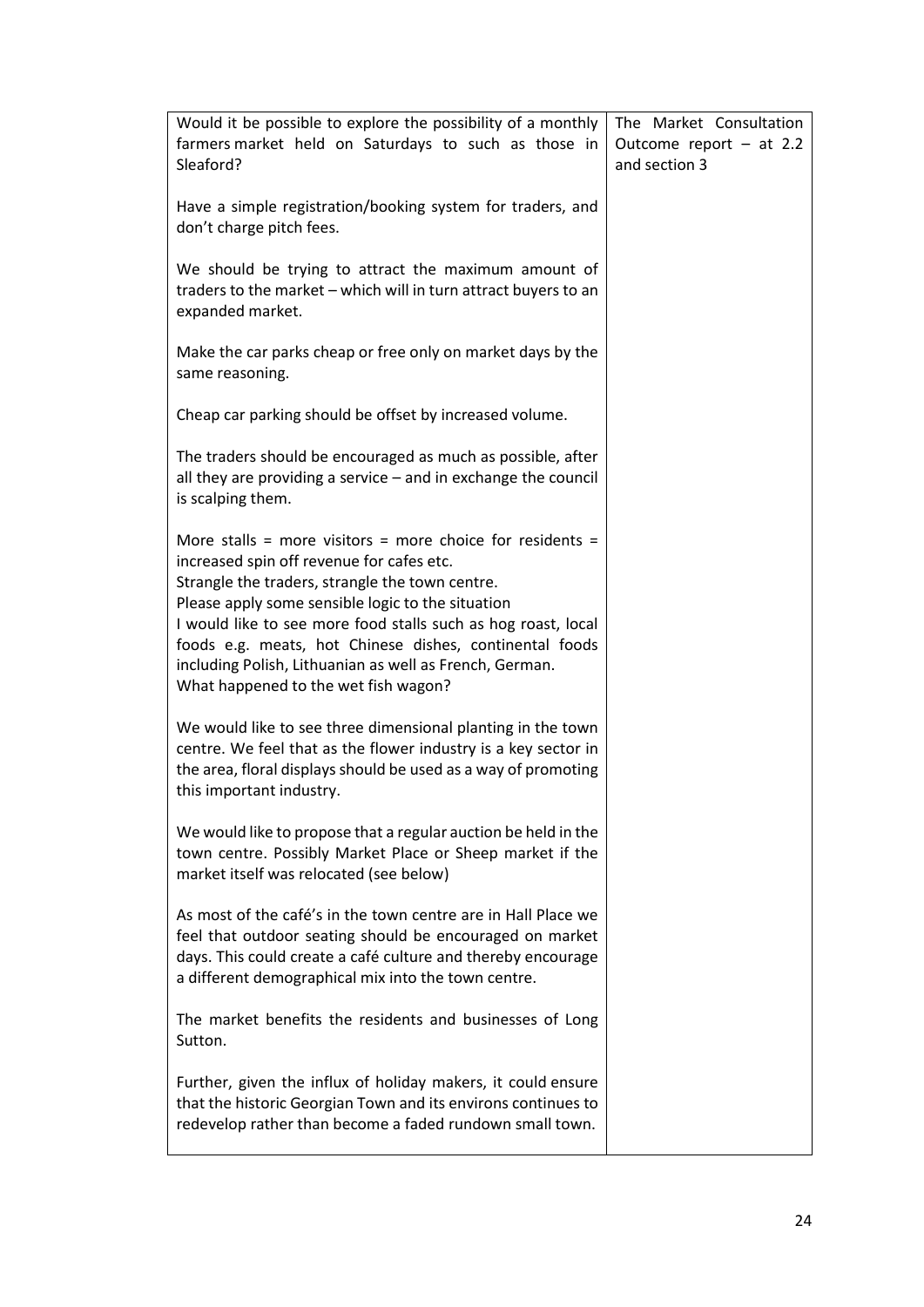| Let's make South Holland a place to be proud to live in, work<br>and visit.                                                                                                                                                                                                                                                                                                                                                                                                                                                                                                                  |                                                                                                      |
|----------------------------------------------------------------------------------------------------------------------------------------------------------------------------------------------------------------------------------------------------------------------------------------------------------------------------------------------------------------------------------------------------------------------------------------------------------------------------------------------------------------------------------------------------------------------------------------------|------------------------------------------------------------------------------------------------------|
| Reference to on-line Book and Pay for traders<br>Again Counsel usurping responsibility to facilitate their<br>"Digital Strategy" Not everyone is computer literate. Another<br>deterrent to stall holders.                                                                                                                                                                                                                                                                                                                                                                                   | This issue is dealt with in<br>The Market Consultation<br>Outcome report $-$ at 1.3;<br>3.7 and 3.10 |
| You make it far too difficult to book a space. I would have<br>taken a pitch at Long Sutton last Friday but could not do so<br>because of bureaucracy                                                                                                                                                                                                                                                                                                                                                                                                                                        |                                                                                                      |
| Your log in system did not work and was unable to fill in<br>details. like my address I was told this was fixed but it<br>wasn't. I could not do it.                                                                                                                                                                                                                                                                                                                                                                                                                                         |                                                                                                      |
| Sensible people would have said 'come along on the Friday'<br>but was told that was not possiblealso the form works too<br>long in advanceyou were taking bookings for 30th July not<br>23rd.                                                                                                                                                                                                                                                                                                                                                                                                |                                                                                                      |
| I do not come out in the rain or if its too windy and do not<br>make decisions about whether to take a pitch until 48 hours<br>prior so I can see the weather forecast.                                                                                                                                                                                                                                                                                                                                                                                                                      |                                                                                                      |
| If you want new traderswelcome thembend over<br>backwardsand don't make it feel like you are trying to get<br>entry into Buckingham Palace. It will be a long time before I<br>attempt to take pitch at any of your venues.                                                                                                                                                                                                                                                                                                                                                                  |                                                                                                      |
| Reference to traders representatives:                                                                                                                                                                                                                                                                                                                                                                                                                                                                                                                                                        | This issue is dealt with in                                                                          |
| Traders<br>provide<br>to<br>representative<br>to<br>a<br>act<br>as<br>communication's officer and negotiator between the Council<br>and Traders: This is a clear usurping of responsibility by<br>Council by passing this unenviable responsibility to a Trader<br>and, assuming a volunteer can be found, will only serve to<br>create discord among their fellow Traders. Put simply,<br>Council is "Passing the book."                                                                                                                                                                    | The Market Consultation<br>Outcome report - at 2.2                                                   |
| Reference to Key Performance Indicators                                                                                                                                                                                                                                                                                                                                                                                                                                                                                                                                                      | This issue is dealt with in<br>The Market Consultation                                               |
| The use of Key Performance Targets which Traders will be<br>audited against annually: I have significant experience of key<br>Performance Indicators and Targets as used in commerce and<br>industry. More often than not they are counterproductive to<br>the overall business or project. The reason being individuals<br>tend to concentrate on achieving their own individual targets<br>for which they will be rewarded which is not necessarily for<br>the greater good of all. Remember, this is a market in a small<br>rural town with local Traders and produce not a multinational | Outcome report - at 3.6                                                                              |